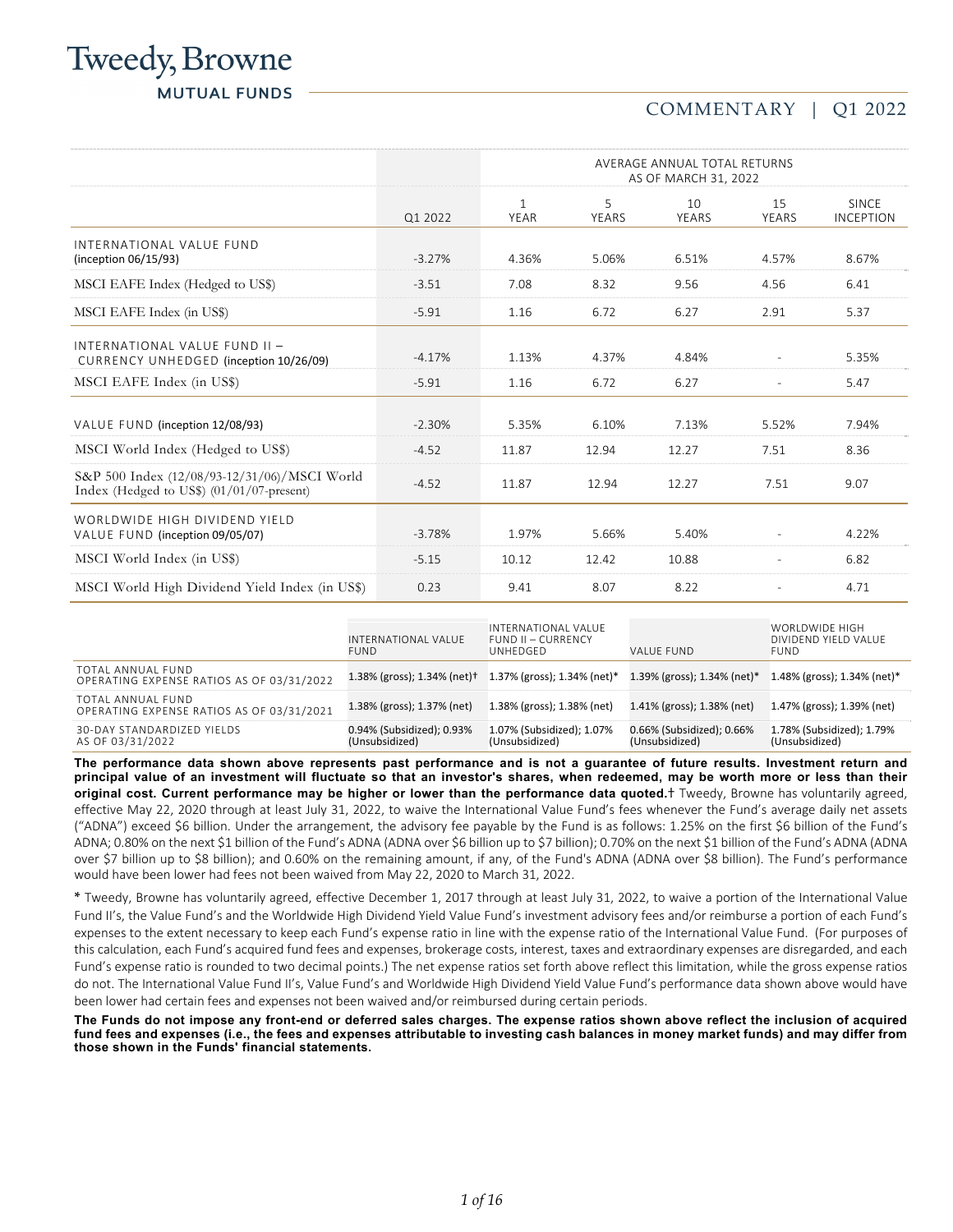## COMMENTARY

Our hearts go out to the Ukrainian people and their loved ones as Russian forces continue to conduct a military assault on their country. The conflict has sparked extreme volatility in global equity markets as investors struggle to understand what it means for the global economy and stocks. And this is occurring on top of rising inflation levels and current and prospective central bank tightening around the world.

The MSCI World and EAFE Indices finished the quarter down -5.15% and -5.91%, respectively. As one would expect, this challenging environment favored value stocks, and all four of the Tweedy, Browne Funds outperformed their respective primary benchmark indices during the quarter.

While the Russian invasion has been deeply unsettling, like other crises in the past, our immediate response has been to remain calm and draw on our experience to assess the situation rationally. A vital benefit of successfully operating for over 100 years in the investment industry is having a balanced perspective when markets are highly reactive.

It is, of course, too early to know how or when this crisis will be resolved. However, we believe history can help provide reassurance that our Fund portfolios remain well positioned to weather the storm. Over the last several decades, the global stock markets have endured some pretty grim news, but in our experience, those who persevered generally prospered. We would not expect the outcome this time around to be any different. (Of course, past performance is no guarantee of future results.) In the interim, we remain focused on taking advantage of the pricing opportunities that inevitably present themselves in uncertain market environments like the one at hand. That is, after all, the essence of successful long term investing.

## PERFORMANCE ATTRIBUTION

Please note that the individual companies discussed herein were held in one or more of the Funds during the quarter ended March 31, 2022, but were not necessarily held in all four of the Funds. Please refer to each Fund's portfolio page, beginning on page 6, for selected purchase and sale information during the quarter and the footnotes on page 15 for each Fund's respective holdings in each of these companies as of March 31, 2022.

We do not have any direct holdings in Ukraine or Russia; however, our Fund portfolios have some indirect exposure to the region through their investments in companies that conduct business in these countries. Nevertheless, the "knock on" effects on the broader global economy and on equity markets have been material, and our Fund portfolios have not been completely immune to these effects. This was particularly felt in the Funds' European-based holdings, as investors feared the impact on corporate margins of supply chain disruptions, rising input costs and inflation, economic sanctions, and skyrocketing oil prices.

As one might expect, returns in our Fund portfolios during the quarter were led in large part by more traditional valueoriented sector and industry groups such as financials, healthcare, and energy-related companies. This included strong returns from companies such as Berkshire Hathaway, United Overseas Bank, Progressive Corp, Vertex Pharmaceuticals, Enterprise Products Partners, and Total Energies. Coinciding with the rise in geopolitical tensions, the Fund portfolios also had strong results in two defense contractors: UK-based BAE Systems and German-based Rheinmetall. In addition, FMC, the US-based crop chemical company; CK Hutchison, the Hong Kong-based conglomerate; Orange SA, the French-based telecommunications company; and Zurich Insurance, the Swiss insurance company, also made strong contributions to the Funds' returns during the quarter.

In contrast, our Fund portfolios had a relatively poor contribution to return from a number of consumer staples, industrial, and technology-related holdings. This included declines in our food and beverage holdings — companies such as Nestlé, Heineken, Unilever, and Diageo; industrial and material stocks such as 3M, BASF, CNH and Krones, and tech-related holdings such as Alphabet (Google), China based-Tencent Holdings, Baidu, and Alibaba. In addition, Autoliv, the Swedish automotive airbag and seatbelt manufacturer; Inchcape, the UK-based auto distributor; and Tarkett, the French commercial flooring company, also had poor returns for the quarter.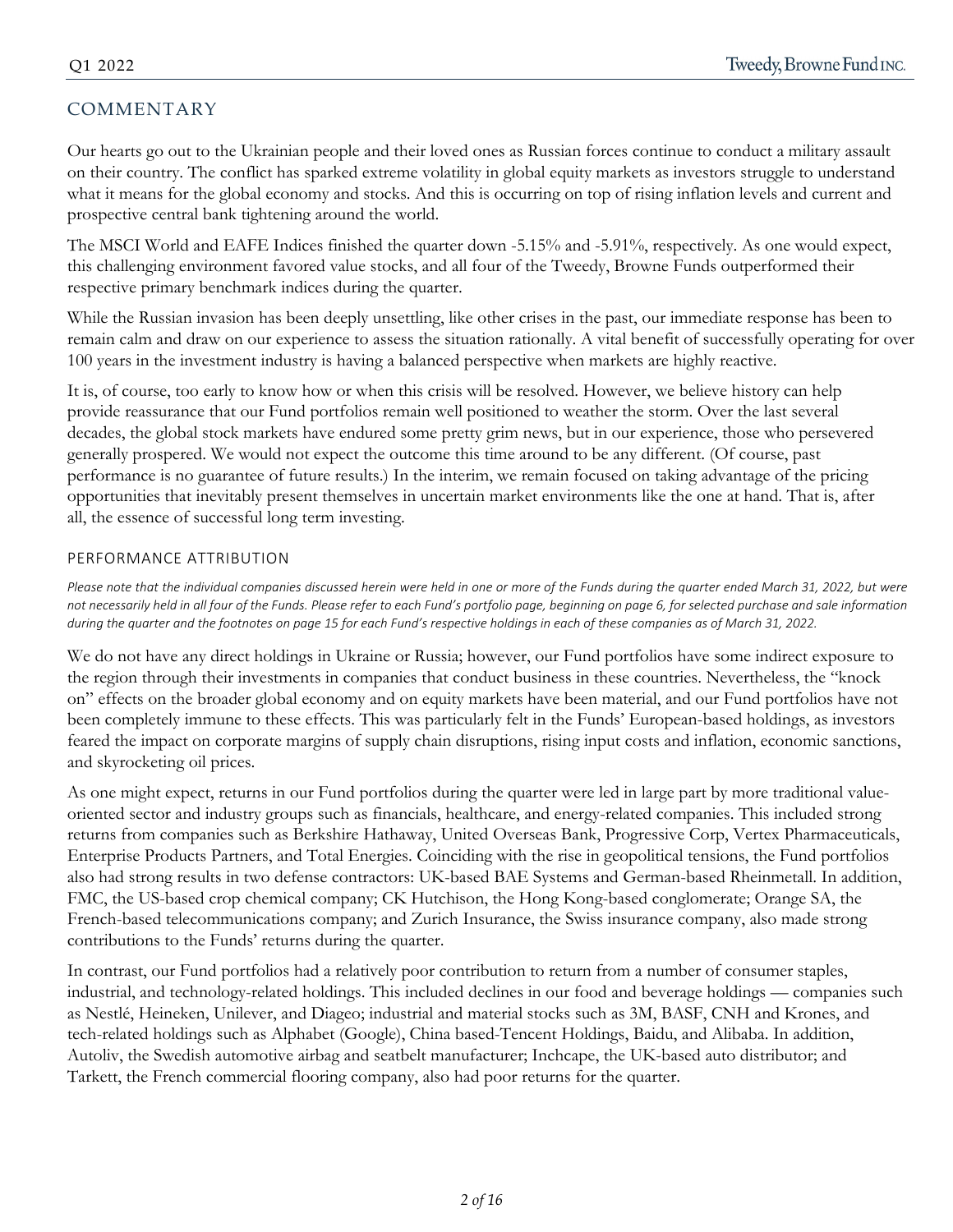Concerning the Funds' China-based internet holdings, we were particularly encouraged by recent messaging from the Chinese Vice Premier, Liu He, about the platform economy where he indicated that rectification work should be completed as soon as possible through standard, transparent and predictable regulation. He further added that this regulation should promote the steady and healthy development of the platform economy and improve its international competitiveness. While there are no guarantees that what Mr. Liu He has postulated will come to pass, his comments provide some hope that Chinese regulation might not be as heavy-handed going forward. Today, Chinese internet companies trade at extremely discounted valuations despite their strong market positions and attractive growth potential. Alibaba and Baidu sell for ~5x and ~4x our estimates of their core business's operating income, respectively. Although Tencent trades at a slightly higher 7x figure of its core business operating income, it has, in our view, the strongest "moat" of the three businesses, and we believe it should have the highest earnings growth in a more normalized macro environment. Baidu has nearly 45% of its market cap in cash and equity investments, while Alibaba has over 30% and Tencent over 40%. Net of cash and equity investments, Baidu sells for 8.7x its forward earnings (or, estimated future earnings), while Alibaba sells for 9.2x its forward earnings. In contrast, Amazon trades for nearly 70x forward earnings. Even following its recent share price decline, Facebook still sells for 16x its forward earnings, net of cash. While the Chinese internet companies are deserving of a higher corporate governance and regulatory valuation discount relative to their Western peers, in our view, the current valuation differentials more than account for this.

### PORTFOLIO ACTIVITY

The volatility since year-end generated a significant amount of trading opportunity for our Funds. On the buy side, we added 11 new names across our Fund portfolios including SKF AB, the Swedish-based ball bearing company; Sumitomo Heavy, the Japanese multi-faceted manufacturing company; Haitian International, the largest manufacturer of plastic injection molding machines in the world based in China; Kemira, the Finnish provider of chemicals for water intensive industries; Buzzi Unicem, the Italian-based global cement company; US-based Thor Industries, the largest maker of recreational vehicles in the world; Ionis Phamaceuticals, a US-based biotechnology company; Fagron, the Dutch pharmaceutical supply and formulations company; Winpak, the Canadian manufacturer and distributor of packaging materials and machines for the protection of perishable foods, beverages and dairy products; WH Group, the Chinese producer of meat products and processing services; and Luk Fook, the Chinese jewelry retailer. All of these new additions, at purchase, were trading at substantial discounts from our estimates of their underlying intrinsic values, and, in our view, are financially strong and well positioned for future growth. In addition, in many of them, knowledgeable insiders were buying shares at or around the entry point prices we paid. We also added to, sold and pared back a number of positions during the quarter. Additions, among others, included Intel, Kuraray, Tencent, and LG Corp. Sales and pare backs included Carlisle, Michelin, A-Living, Phillips 66, and Samchully, among others.

More about a few of the new buys during the quarter (data-points are approximate, and reflect conditions at or around initial purchase):

- **Buzzi Unicem** (paid approximately €18.70 per share) **»** Geographically diversified global cement company. Near net cash balance sheet. Material insider buying (€27 million at average price ~€19.50 per share). Negatively impacted by higher energy input prices, but cement is a small portion of the cost of construction projects. A greater risk is overall construction activity. Paid 4x 2021 EBITDA and 6x our estimate of "normalized" EBITDA assuming 10-year average margins. Observed M&A deals at 10x to 11x EBITDA.
- **Kemira Oyj** (paid approximately €11.80 per share) **»** Global provider of chemicals for water intensive industries. 1.7x net debt to EBITDA. Material insider buying (€53 MM at average price of €13.88 per share). Majority of revenue derived from contractual pricing linked to cost input index. Price increases lag raw material input costs by 2 quarters, leading to short term margin compression in an inflationary environment. Paid under 7x EBITDA. 8 comparable M&A deals at average 10x EBITDA. ~5% dividend yield.
- **Haitian International** (paid approximately HKD\$21.60 per share) **»** Largest manufacturer of plastic injection molding machines in China. 40% Chinese market share, 13% global market share. Net cash balance sheet (38% of market cap). 3% dividend yield. Material insider buying at HKD\$20 to \$21 per share. Paid under 7x our estimate of normalized EBIT based on 5-year average EBIT.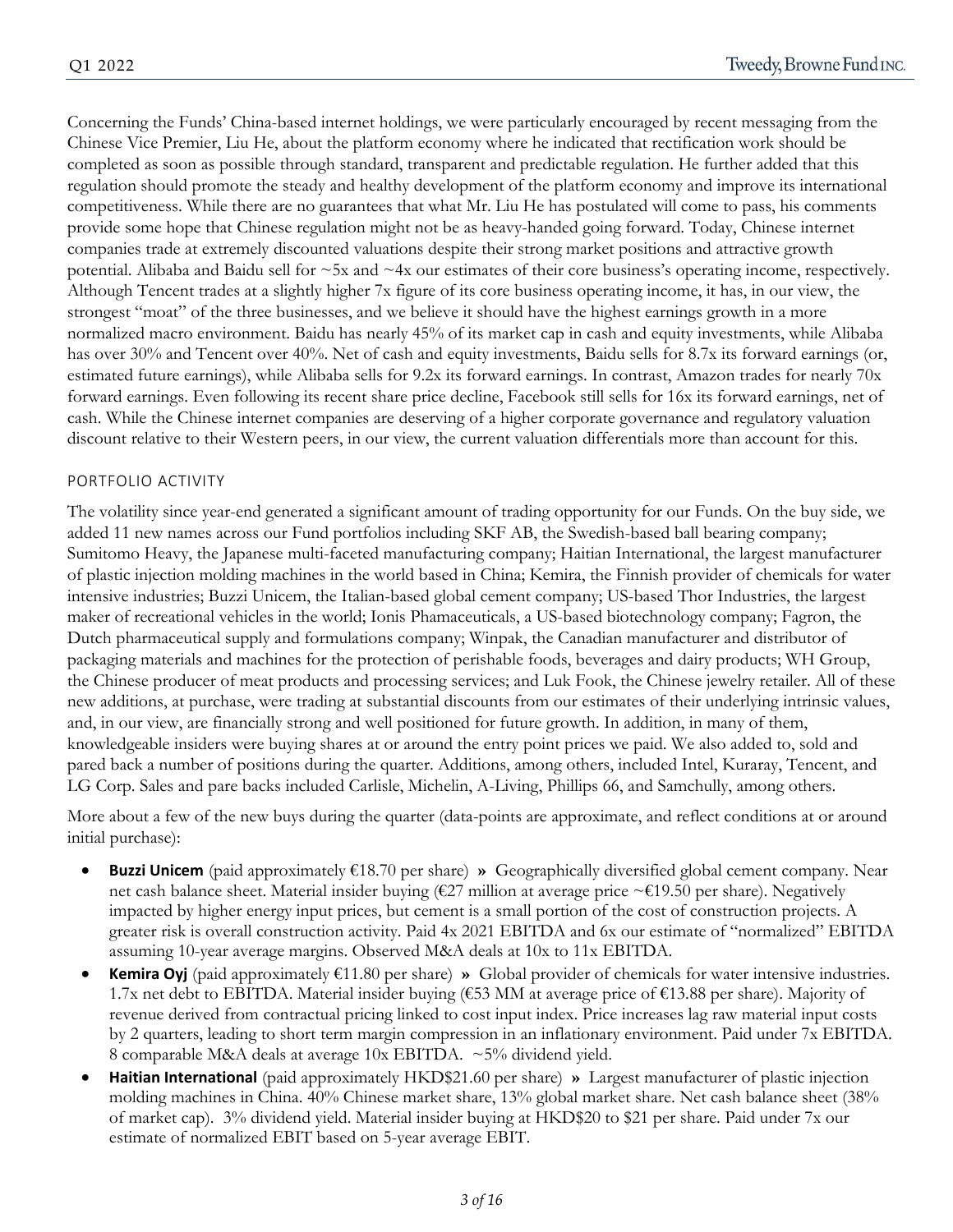**Thor Industries** (paid approximately \$94.30 per share) **»** Largest maker of RV's in the world. 45% market share in US/Canada, 22% in Europe. 1.5x net debt to EBITDA. Highly variable cost structure resulting in profit every year since 1980, despite cyclical end demand. Material insider buying (\$31 million at \$107 per share average price). Paid 7x trailing twelve months P/E, or 11x our estimate of normalized P/E (based on pre-pandemic sales and 10-year average margin).

### ESG INITIATIVES

We continue to incorporate an evaluation of numerous ESG considerations into our research process. For example, ESG issues factored into our decision to establish a position in Kemira, a new holding in three of our Fund portfolios this quarter. Kemira is a global leader in sustainable chemical solutions for water intensive industries. Kemira's products enable customers to improve product quality and deliver environmental benefits such as cleaner drinking water, treating wastewater for safe reuse or release into nature, reducing CO2 emissions, and improving recyclability (replacing plastics with paper). "Sustainability" is at the core of the business and at the center of product design. 54% of total revenue is generated from products that improve customer resource efficiency. Kemira's products help ensure safe and clean water and help paper mills use less water. The most meaningful of Kemira's ESG goals is to derive 500 million euros in annual revenue from bio-based products by 2030 (bio-based inputs replacing carbon based inputs). They have several other ESG-oriented goals related to employee safety, diversity & inclusion, water intensity, reduction in scope 1 & scope 2 emissions, etc. We valued the business at 9x to 10x EBITDA based largely on merger and acquisition comparables. We think the high end of the range encompasses a 1.0x multiple point premium based on ESG opportunities (like the universal goal of treating waste water for safe release into nature).

Nestlé, one of the Funds' core long-term holdings, recently purchased wind turbines in Germany after soaring fossil fuel costs impacted expenses. The company plans to power all of its sites with 100% renewable energy sources by 2025. We believe this is an aggressive goal, but see it as a positive, incremental step. It may give the company some protection from energy price swings in the future, which could be a plus in helping to drive increases in intrinsic value.

Another one of the Funds' more recent purchases over the last six months, FMC, the US-based crop protection business, was named by Barrons as one of America's most sustainable companies. FMC was the only agriculturalrelated business on the list.

### PORTFOLIO POSITIONING AND OUTLOOK

Macroeconomic issues, including the war in Ukraine and the surge in inflation and commodity prices, especially oil, have been discussed in virtually every one of our research meetings of late. And while these issues are rarely determinative in our bottom-up investment decision-making process, they are seriously weighed. Moreover, they can impact our portfolio construction and stock selection decisions, at the margin. Accordingly, in researching prospective and existing holdings, we have been increasingly focused on the following:

- Balance sheet strength;
- Pricing power in the face of rising input costs (albeit often with a lag);
- Risks to operating margins as a result of persistently high energy prices; and
- Increased consideration of "insight information" using insider buying as a clue to opportunity and resilience in the businesses being researched.

In our view, pricing power and balance sheet strength will be critically important in an environment of persistent inflation. Central bankers have, unfortunately, been late in addressing the problem, particularly the US Federal Reserve, and are playing catch-up, which could ultimately lead to a recession. We believe that current market conditions should continue to support what has been an ongoing market rotation from growth to more value-oriented investments,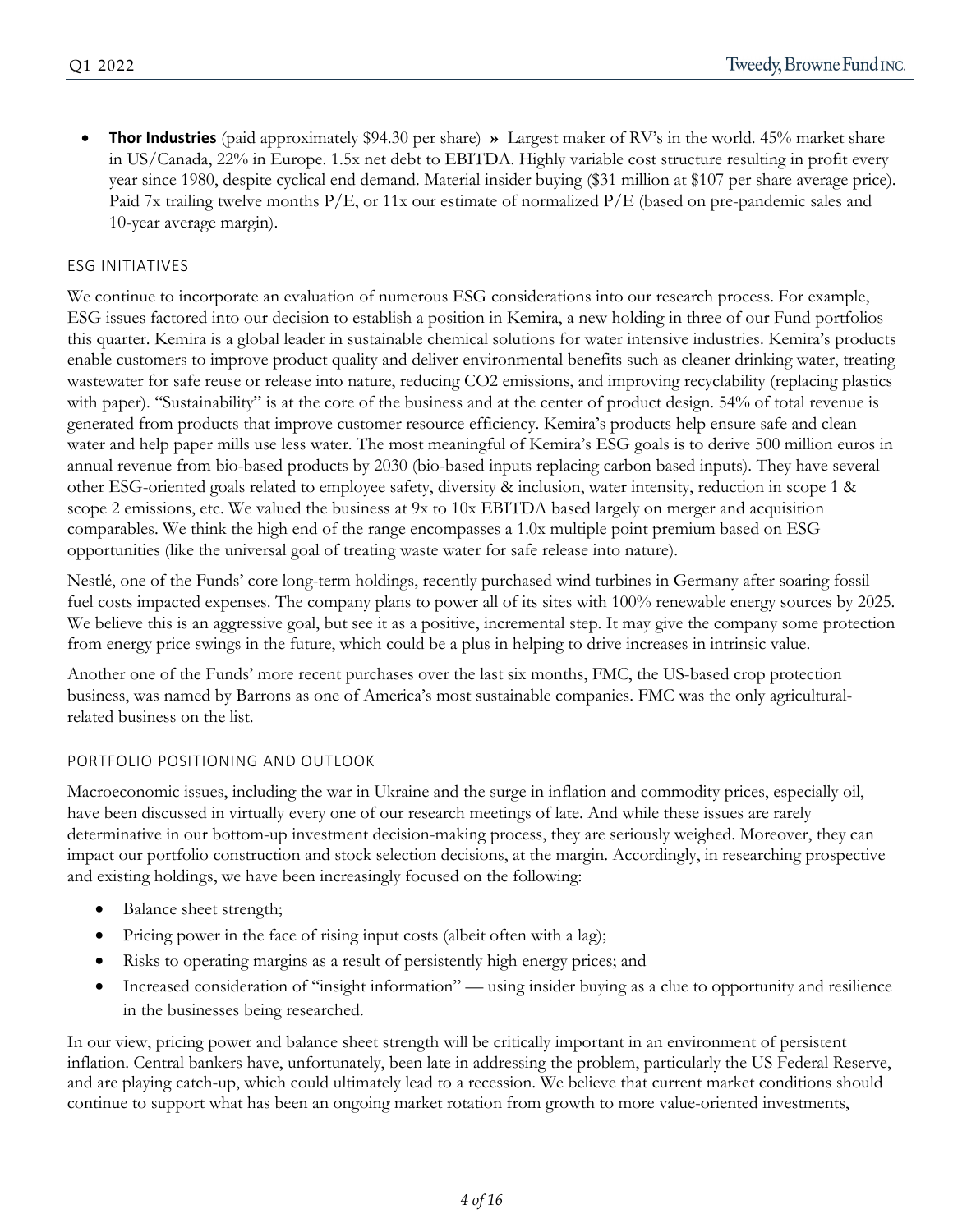as periods of rising inflation and interest rates tend to favor shorter-duration risk assets such as value stocks. In addition, for the most part, value stocks, particularly non-US value stocks, continue to trade at a discount to their more growth-oriented brethren. As we have said before, with money no longer free, price and valuation should matter again.

Thank you for investing with us. Stay well.

Roger R. de Bree, Frank H. Hawrylak, Jay Hill, Sean McDonald Thomas H. Shrager, John D. Spears, Robert Q. Wyckoff, Jr.

*Investment Committee* Tweedy, Browne Company LLC

*April 2022*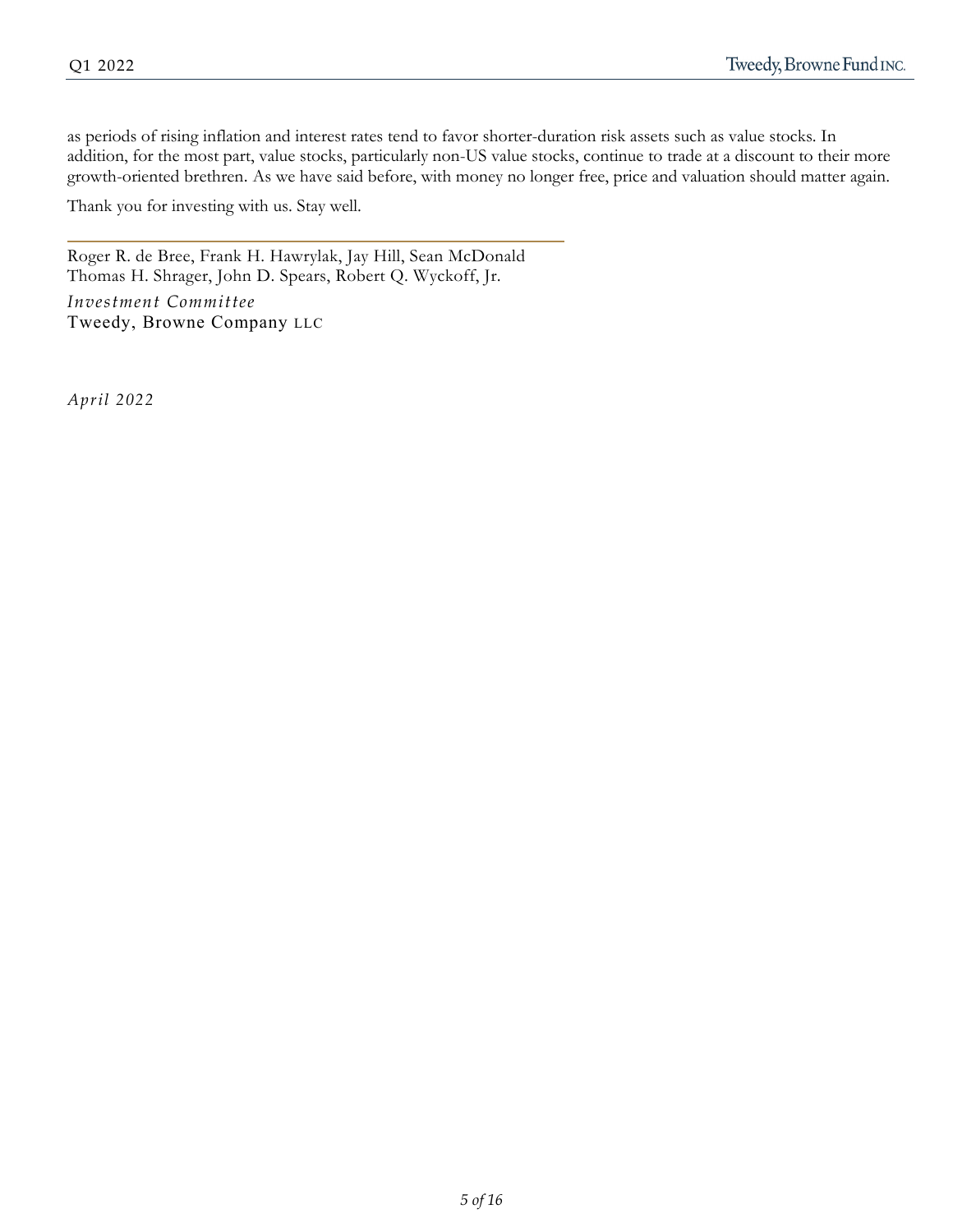#### **Performance Attribution**

FACTORS WITH THE LARGEST IMPACT ON RETURN, ON AN ABSOLUTE BASIS, AND MEASURED IN LOCAL CURRENCIES.

- » Banks, aerospace & defense, diversified financial services, insurance, and pharmaceuticals were among the leading industries while the Fund's machinery, beverages, interactive media, food, and chemicals companies underperformed.
- » Top performing countries during the quarter included Singapore, the US, France, Belgium, and Finland, while holdings from Germany, Britain, Italy, the Netherlands, and Sweden underperformed during the quarter.
- » Top contributing holdings included BAE Systems, United Overseas Bank, Berkshire Hathaway, Zurich Insurance, DBS Group, and FMC Corp. Declining stocks included CNH Industrial, Heineken, Sol SpA, Nestlé, Henkel, and Krones.

| Countries                     | % FUND  | MARKET VALUE        |
|-------------------------------|---------|---------------------|
| Belgium                       | 0.17%   | \$10,441,088        |
| Canada                        | 2.01    | 126,862,144         |
| Chile                         | 0.33    | 20,603,865          |
| China                         | 4.97    | 313,596,550         |
| Croatia                       | 0.16    | 10,269,053          |
| Czech Republic                | 0.04    | 2,219,337           |
| Finland                       | 0.33    | 20,652,580          |
| France                        | 11.01   | 694,502,177         |
| Germany                       | 7.34    | 462,937,494         |
| Hong Kong                     | 1.75    | 110,641,125         |
| Italy                         | 1.81    | 114,453,808         |
| Japan                         | 2.61    | 164,622,259         |
| Mexico                        | 2.05    | 129,332,982         |
| Netherlands                   | 2.70    | 170,179,586         |
| Philippines                   | 0.09    | 5,461,412           |
| Singapore                     | 5.75    | 362,584,375         |
| South Korea                   | 1.53    | 96,479,938          |
| Sweden                        | 2.69    | 169,742,963         |
| Switzerland                   | 13.96   | 880,408,922         |
| United Kingdom                | 18.71   | 1,180,153,340       |
| <b>United States</b>          | 14.69   | 926,615,333         |
| <b>Total Equities</b>         | 94.71%  | 5,972,760,330       |
| Cash & Other Net Assets*      | 4.25    | 267,803,376         |
| Currency Hedges               | 1.04    | 65,843,704          |
| <b>Total Fund</b>             | 100.00% | 6,306,407,410       |
|                               |         |                     |
| <b>Industry Sectors</b>       | % FUND  | <b>MARKET VALUE</b> |
| <b>Communication Services</b> | 10.76%  | \$678,575,526       |
| Consumer Discretionary        | 4.07    | 256,730,653         |
| Consumer Staples              | 20.62   | 1,300,147,785       |
| Energy                        | 3.09    | 194,985,160         |
| Financials                    | 16.62   | 1,048,178,928       |
| Health Care                   | 13.41   | 845,972,015         |
| Industrials                   | 17.76   | 1,120,111,676       |
| <b>Information Technology</b> | 0.72    | 45,578,942          |
| Materials                     | 5.54    | 349,190,350         |
| <b>Real Estate</b>            | 0.86    | 53,960,265          |
| Utilities                     | 1.26    | 79,329,030          |
| <b>Total Equities</b>         | 94.71%  | \$5,972,760,330     |
| Cash & Other Assets*          | 4.25    | 267,803,376         |
| Currency Hedges               | 1.04    | 65,843,704          |
|                               |         |                     |

\* Includes cash, Treasurys and money market funds.

## **Selected Purchases & Sales**

| Alibaba Group Holding          | Т       | Johnson & Johnson         | Т |
|--------------------------------|---------|---------------------------|---|
| A-Living Smart City Services   | S       | Kemira OYJ                | P |
| Astellas Pharma Inc.           | т       | LG Corp                   | A |
| Buzzi Unicem SpA               | Р       | Michelin                  | S |
| Cisco Systems                  | т       | <b>SKF AB</b>             | р |
| DBS Group Holdings             | т       | Sumitomo Heavy Industries | P |
| Diageo PLC                     | Т       | Tencent Holdings Ltd      | A |
| Haitian International Holdings | P       | United Overseas Bank      | T |
| Heineken Holding               | т       | WH Group Ltd              | р |
| Ionis Pharmaceuticals Inc      | P       | Winpak Ltd.               | р |
| P: PURCHASF                    | A: ADD  | <b>TO: TAKFOVER</b>       |   |
| S: SAIF                        | T: TRIM | M: MFRGFR                 |   |

| Top 20 Equity Holdings        | % FUND        | <b>MARKET VALUE</b> |
|-------------------------------|---------------|---------------------|
| Nestlé                        | 5.25%         | \$330,968,636       |
| Diageo PLC                    | 4.56%         | 287,323,559         |
| <b>CNH</b> Industrial         | 3.70%         | 233,175,435         |
| Roche Holding                 | 3.66%         | 230,964,264         |
| Berkshire Hathaway            | 3.51%         | 221,088,978         |
| Alphabet Inc.                 | 3.33%         | 209,958,549         |
| <b>TotalEnergies SE</b>       | 3.09%         | 194,985,160         |
| United Overseas Bank          | 3.07%         | 193,796,445         |
| GlaxoSmithKline PLC           | 2.89%         | 182,560,739         |
| <b>SCOR SE</b>                | 2.85%         | 179,820,699         |
| Heineken Holding              | 2.70%         | 170,179,586         |
| DBS Group Holdings            | 2.68%         | 168,787,930         |
| Alphabet Inc.                 | 2.66%         | 167,705,085         |
| Safran SA                     | 2.65%         | 167,292,537         |
| <b>BAE</b> Systems PLC        | 2.49%         | 157,194,930         |
| Johnson & Johnson             | 2.21%         | 139,571,638         |
| Zurich Insurance Group        | 2.06%         | 129,956,458         |
| Henkel KGaA                   | 1.77%         | 111,725,526         |
| Unilever                      | 1.65%         | 103,900,623         |
| Trelleborg AB                 | 1.45%         | 91,144,990          |
| <b>Total Equities</b>         | 58.23%        | \$3,672,101,766     |
| Market Cap (US\$)             | % FUND        | <b>MARKET VALUE</b> |
| $> 50$ billion                | 46.44%        | \$2,928,957,434     |
| $20 - 50$ billion             | 13.17         | 830,308,062         |
| $10 - 25$ billion             |               |                     |
|                               | 11.67         | 735,897,735         |
| $2 - 10$ billion              | 15.14         | 954,938,081         |
| $<$ 2 billion                 | 8.29          | 522,659,018         |
| <b>Total Equities</b>         | 94.71%        | \$5,972,760,330     |
| Cash & Other Assets*          | 4.25          | 267,803,376         |
| Currency Hedges               | 1.04          | 65,843,704          |
| <b>Total Fund</b>             | 100.00%       | \$6,306,407,410     |
| <b>Other Fund Information</b> |               |                     |
| Number of Issues              | 99            |                     |
| Net Assets of Fund            | \$6.3 billion |                     |
| 12-Month Turnover             | 10%           |                     |

Allocations of investments shown above reflect the Fund's investments on 03/31/22 and may not be representative of the Fund's current or future holdings. Data is based on the Fund's net assets reported as of the close of business on 03/31/22, and may differ from net assets reported in the Fund's financial statements, which reflect adjustments in accordance with accounting principles generally accepted in the United States.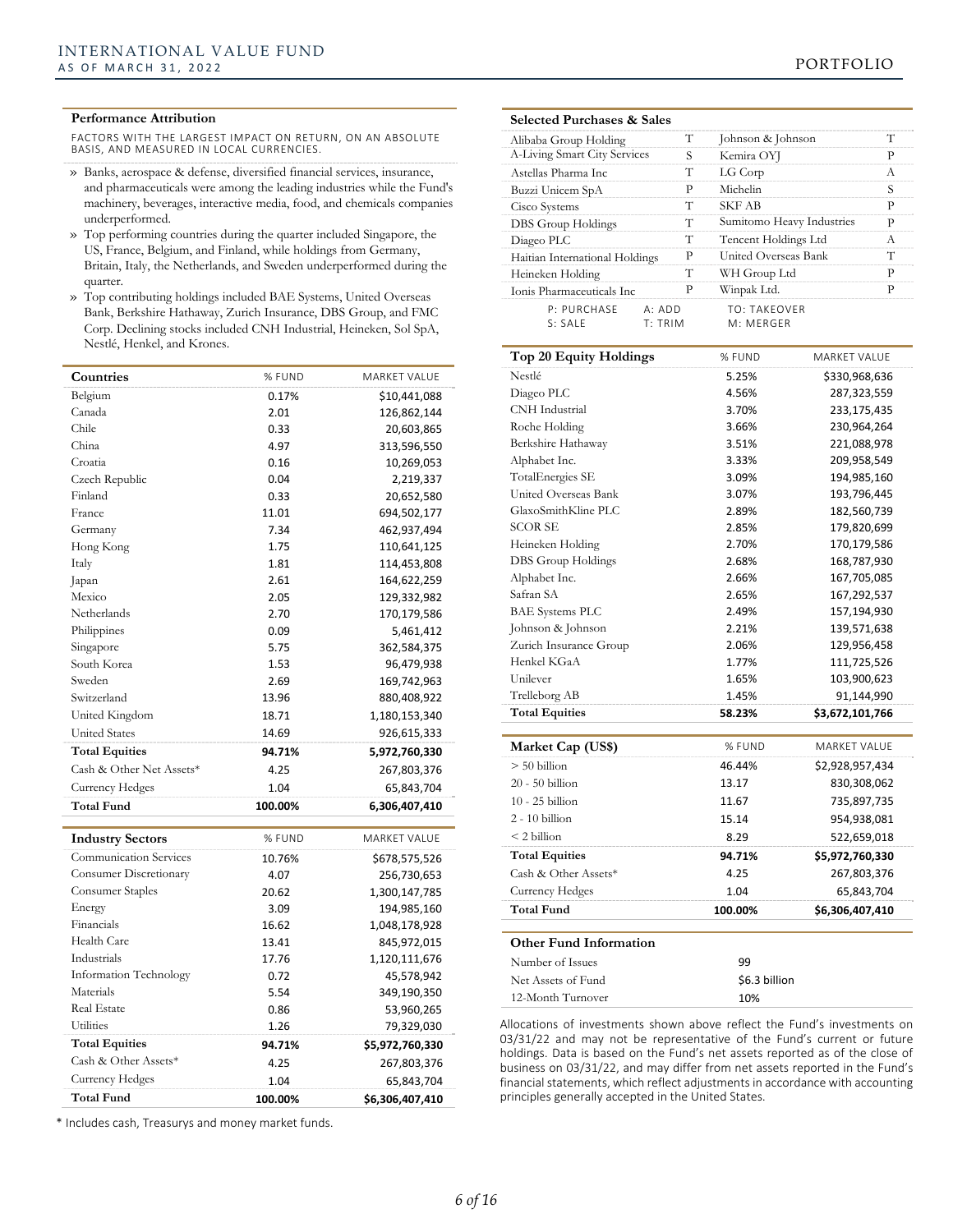#### INTERNATIONAL VALUE FUND AS OF MARCH 31, 2022 2008 and the set of the set of the set of the set of the set of the PERFORMANCE

| CALENDAR YEAR<br>RETURNS                           | INTERNATIONAL VALUE FUND | MSCI EAFE <sup>(1)(2)</sup><br>(HEDGED TO US\$) | MSCI EAFE $(1)(2)$<br>(US <sub>5</sub> ) | <b>FOREIGN STOCK</b><br>FUND AVERAGE <sup>(6)</sup> |
|----------------------------------------------------|--------------------------|-------------------------------------------------|------------------------------------------|-----------------------------------------------------|
| $1993(06/15-12/31)$                                | 15.40%                   | 10.33%                                          | 5.88%                                    | 18.94%                                              |
| 1994                                               | 4.36                     | $-1.67$                                         | 7.78                                     | $-0.33$                                             |
| 1995                                               | 10.70                    | 11.23                                           | 11.21                                    | 10.29                                               |
| 1996                                               | 20.23                    | 13.53                                           | 6.05                                     | 13.59                                               |
| 1997                                               | 22.96                    | 15.47                                           | 1.78                                     | 5.81                                                |
| 1998                                               | 10.99                    | 13.70                                           | 20.00                                    | 13.26                                               |
| 1999                                               | 25.28                    | 36.47                                           | 26.96                                    | 43.28                                               |
| 2000                                               | 12.39                    | $-4.38$                                         | $-14.17$                                 | $-14.95$                                            |
| 2001                                               | $-4.67$                  | $-15.87$                                        | $-21.44$                                 | $-21.42$                                            |
| 2002                                               | $-12.14$                 | $-27.37$                                        | $-15.94$                                 | $-16.11$                                            |
| 2003                                               | 24.93                    | 19.17                                           | 38.59                                    | 36.84                                               |
| 2004                                               | 20.01                    | 12.01                                           | 20.25                                    | 18.69                                               |
| 2005                                               | 15.42                    | 29.67                                           | 13.54                                    | 15.55                                               |
| 2006                                               | 20.14                    | 19.19                                           | 26.34                                    | 25.06                                               |
| 2007                                               | 7.54                     | 5.32                                            | 11.17                                    | 12.16                                               |
| 2008                                               | $-38.31$                 | $-39.90$                                        | $-43.38$                                 | $-44.64$                                            |
| 2009                                               | 37.85                    | 25.67                                           | 31.78                                    | 34.30                                               |
| 2010                                               | 13.82                    | 5.60                                            | 7.75                                     | 11.94                                               |
| 2011                                               | $-4.13$                  | $-12.10$                                        | $-12.14$                                 | $-13.61$                                            |
| 2012                                               | 18.39                    | 17.54                                           | 17.32                                    | 19.13                                               |
| 2013                                               | 19.62                    | 26.67                                           | 22.78                                    | 22.75                                               |
| 2014                                               | 1.51                     | 5.67                                            | $-4.90$                                  | $-5.35$                                             |
| 2015                                               | $-1.46$                  | 5.02                                            | $-0.81$                                  | 1.56                                                |
| 2016                                               | 5.62                     | 6.15                                            | 1.00                                     | 0.79                                                |
| 2017                                               | 15.43                    | 16.84                                           | 25.03                                    | 28.90                                               |
| 2018                                               | $-6.67$                  | $-8.96$                                         | $-13.79$                                 | $-16.80$                                            |
| 2019                                               | 14.63                    | 24.64                                           | 22.01                                    | 22.79                                               |
| 2020                                               | $-1.00$                  | 2.50                                            | 7.82                                     | 13.53                                               |
| 2021                                               | 15.59                    | 19.43                                           | 11.26                                    | 10.86                                               |
| 2022 (through 03/31)                               | $-3.27$                  | $-3.51$                                         | $-5.91$                                  | $-8.62$                                             |
| Cumulative Return<br>$(06/15/93 - 03/31/22)^{(3)}$ | 994.78%                  | 500.01%                                         | 352.22%                                  | 480.64%                                             |

| AVERAGE ANNUAL TOTAL<br>RETURNS AS OF 03/31/22 | INTERNATIONAL VALUE FUND | MSCI EAFE $^{(1)(2)}$<br>(HEDGED TO US\$) | MSCI EAFE $(1)(2)$ | <b>FOREIGN STOCK</b><br>FUND AVERAGE <sup>(6)</sup> |
|------------------------------------------------|--------------------------|-------------------------------------------|--------------------|-----------------------------------------------------|
| vear                                           | 4.36%                    | ' በጸ%                                     | 16%                | 84%                                                 |
| 3 years                                        |                          |                                           | 7.78               |                                                     |
| 5 years                                        | 5.06                     |                                           |                    | 6.87                                                |
| 10 years                                       |                          | 9.56                                      |                    | 6.70                                                |
| 15 years                                       |                          |                                           |                    |                                                     |
| 20 years                                       |                          |                                           | ; ዓՋ               |                                                     |
| ince Inception $(06/15/93)^{12}$               |                          |                                           |                    |                                                     |

*Total Annual Fund Operating Expense Ratios*†\*

*As of 03/31/2021: 1.38% (gross), 1.37% (net) // As of 03/31/2022: 1.38% (gross), 1.34% (net)*

**The performance shown above represents past performance and is not a guarantee of future results. Investment return and principal value of an investment will fluctuate so that an investor's shares, when redeemed, may be worth more or less than their original cost. Current performance may be lower or higher than the performance data quoted. Please visit www.tweedy.com to obtain performance data, which is current to the most recent month end.** 

† Tweedy, Browne has voluntarily agreed, effective May 22, 2020 through at least July 31, 2022, to waive the Fund'sfees whenever the Fund's average daily net assets ("ADNA") exceed \$6 billion. Under the arrangement, the advisory fee payable by the Fund is as follows: 1.25% on the first \$6 billion of the Fund's ADNA; 0.80% on the next \$1 billion of the Fund's ADNA (ADNA over \$6 billion up to \$7 billion); 0.70% on the next \$1 billion of the Fund's ADNA (ADNA over \$7 billion up to \$8 billion); and 0.60% on the remaining amount, if any, of the Fund's ADNA (ADNA over \$8 billion). The Fund's performance would have been lower had fees not been waived from May 22, 2020 to December 31, 2021.

\* **The Fund does not impose any front-end or deferred sales charges. The expense ratios shown above reflect the inclusion of acquired fund fees and expenses (i.e., the fees and expenses attributable to investing cash balances in money market funds) and may differ from those shown in the Fund's financial statements.**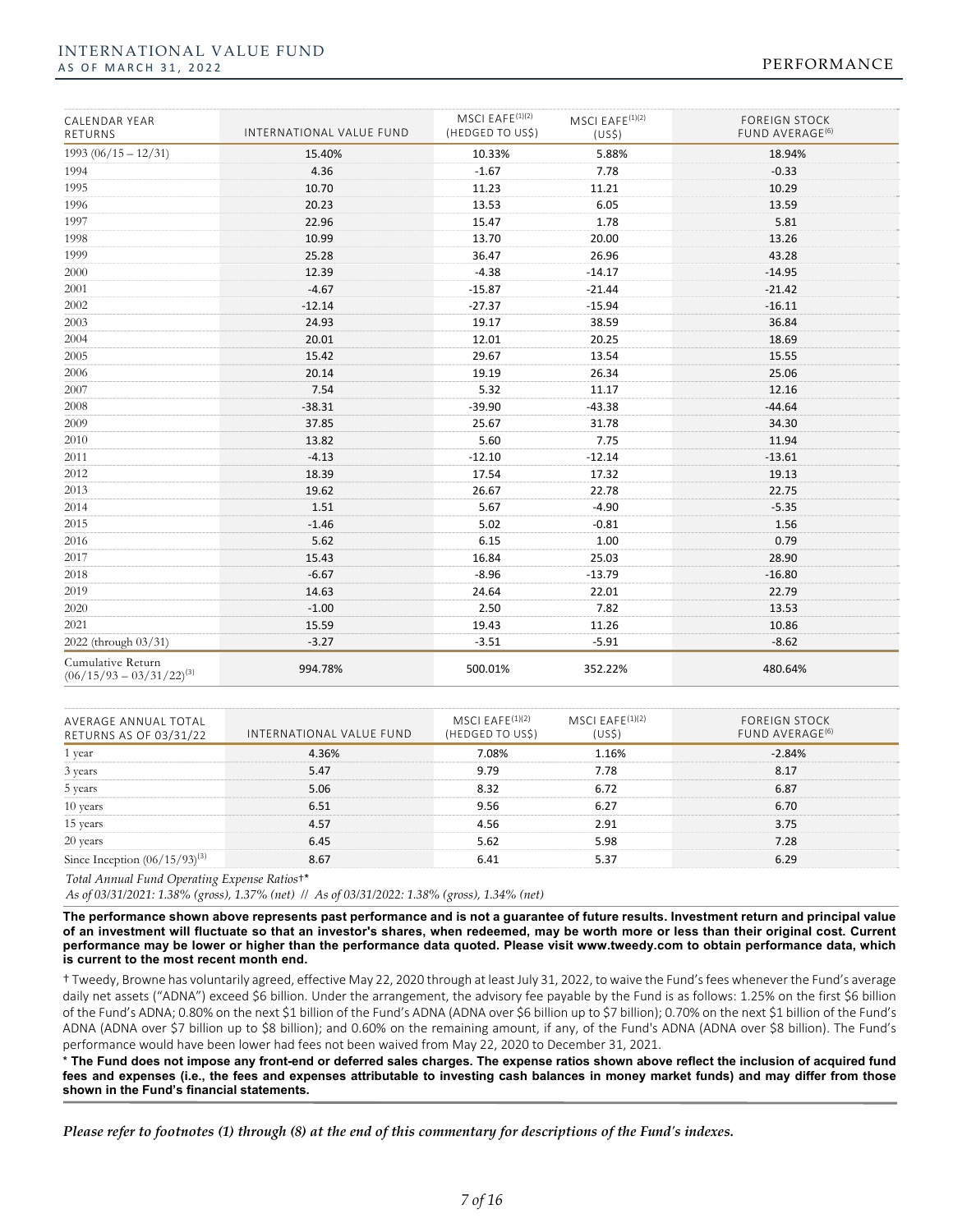#### **Performance Attribution**

FACTORS WITH THE LARGEST IMPACT ON RETURN, ON AN ABSOLUTE BASIS, AND MEASURED IN LOCAL CURRENCIES.

- » Banks, industrial conglomerates, aerospace & defense, diversified financial services, and insurance companies were among the leading industries while the Fund's machinery, buildings products, distributors, auto components, beverages, and food companies underperformed.
- » Top performing countries during the quarter included Singapore, the US, Switzerland, Thailand, and the Philippines, while holdings from Britain, France, Germany, the Netherlands, and Italy underperformed during the quarter.
- » Top contributing holdings included Rheinmetall, BAE Systems, Berkshire Hathaway, United Overseas Bank, Zurich Insurance, and FMC Corp. Declining stocks included CNH Industrial, Tarkett, Inchcape, BASF, Cisco, and Megacable.

| Countries                     | % FUND  | MARKET VALUE        |
|-------------------------------|---------|---------------------|
| Belgium                       | 0.28%   | \$1,457,028         |
| Canada                        | 1.23    | 6,376,677           |
| Chile                         | 0.34    | 1,753,679           |
| China                         | 6.30    | 32,795,181          |
| Finland                       | 0.40    | 2,068,103           |
| France                        | 12.73   | 66,236,819          |
| Germany                       | 7.89    | 41,088,895          |
| Hong Kong                     | 1.87    | 9,709,340           |
| Italy                         | 1.07    | 5,593,069           |
| Japan                         | 5.12    | 26,631,270          |
| Mexico                        | 3.38    | 17,614,889          |
| Netherlands                   | 1.77    | 9,218,477           |
| Philippines                   | 0.32    | 1,690,212           |
| Singapore                     | 4.43    | 23,061,908          |
| South Korea                   | 2.41    | 12,533,934          |
| Sweden                        | 3.02    | 15,722,929          |
| Switzerland                   | 11.98   | 62,349,967          |
| Thailand                      | 0.96    | 4,993,872           |
| United Kingdom                | 19.07   | 99,255,695          |
| <b>United States</b>          | 12.67   | 65,936,202          |
| <b>Total Equities</b>         | 97.23%  | \$506,088,146       |
| Cash & Other Net Assets*      | 2.77    | 14,435,476          |
| <b>Total Fund</b>             | 100.00% | \$520,523,622       |
|                               |         |                     |
| <b>Industry Sectors</b>       | % FUND  | <b>MARKET VALUE</b> |
| <b>Communication Services</b> | 5.04%   | \$26,239,690        |
| Consumer Discretionary        | 10.09   | 52,537,035          |
| Consumer Staples              | 15.69   | 81,647,253          |
| Energy                        | 2.45    | 12,764,194          |
| Financials                    | 15.39   | 80,124,718          |
| Health Care                   | 14.06   | 73,202,695          |
| Industrials                   | 22.21   | 115,627,661         |
| <b>Information Technology</b> | 2.38    | 12,394,118          |
| Materials                     | 7.05    | 36,720,685          |
| <b>Real Estate</b>            | 0.81    | 4,236,908           |
| Utilities                     | 2.04    | 10,593,189          |
| <b>Total Equities</b>         | 97.23%  | \$506,088,146       |
| Cash & Other Assets*          | 2.77    | 14,435,476          |
|                               |         |                     |

\* Includes cash, Treasurys and money market funds.

#### **Selected Purchases & Sales**

| AutoZone Inc.                  | T                 | Kemira OYJ                |   |
|--------------------------------|-------------------|---------------------------|---|
| Bollore SA                     | т                 | Kuraray Co., Ltd          | A |
| Buzzi Unicem SpA               | Р                 | LG Corp                   | A |
| Cisco Systems                  | Т                 | Phillips 66               | S |
| CNH Industrial NV              | т                 | Samchully                 | S |
| <b>CNP</b> Assurances          | S                 | <b>SKF AB</b>             | P |
| Fagron NV                      | Р                 | Standard Chartered        | т |
| Haitian International Holdings | P                 | Sumitomo Heavy Industries | P |
| Ionis Pharmaceuticals Inc      | P                 | WH Group Ltd              | P |
| Johnson & Johnson              | т                 | Winpak Ltd.               | D |
| P: PURCHASF<br>S: SAIF         | A: ADD<br>T: TRIM | TO: TAKEOVFR<br>M: MFRGFR |   |

| Top 20 Equity Holdings        | % FUND  | <b>MARKET VALUE</b> |
|-------------------------------|---------|---------------------|
| CNH Industrial                | 4.02%   | 20,918,401          |
| Roche Holding                 | 3.46    | 17,993,521          |
| Diageo PLC                    | 3.44    | 17,926,484          |
| Nestlé                        | 3.40    | 17,711,819          |
| Safran SA                     | 2.93    | 15,228,619          |
| Berkshire Hathaway            | 2.83    | 14,716,347          |
| AutoZone, Inc.                | 2.72    | 14,138,271          |
| Zurich Insurance Group        | 2.71    | 14,101,541          |
| GlaxoSmithKline PLC           | 2.58    | 13,417,138          |
| TotalEnergies SE              | 2.45    | 12,764,194          |
| Johnson & Johnson             | 2.45    | 12,728,659          |
| <b>SCOR SE</b>                | 2.38    | 12,385,491          |
| DBS Group Holdings            | 2.35    | 12,257,146          |
| <b>BASF SE</b>                | 2.21    | 11,481,294          |
| Cisco Systems                 | 2.14    | 11,144,751          |
| <b>BAE Systems PLC</b>        | 2.11    | 10,967,190          |
| United Overseas Bank          | 2.08    | 10,804,762          |
| Rubis SCA                     | 1.94    | 10,123,232          |
| Inchcape PLC                  | 1.81    | 9,434,328           |
| Alibaba Group Holding ADR     | 1.79    | 9,322,693           |
| <b>Total Equities</b>         | 51.79%  | \$269,565,880       |
| Market Cap (US\$)             | % FUND  | MARKET VALUE        |
| $> 50$ billion                | 38.96%  | \$202,781,883       |
| $20 - 50$ billion             | 12.20   | 63,515,625          |
| $10 - 25$ billion             | 12.52   | 65,185,205          |
| $2 - 10$ billion              | 23.09   | 120,195,557         |
| $<$ 2 billion                 | 10.45   | 54,409,875          |
| <b>Total Equities</b>         | 97.23%  | \$506,088,146       |
| Cash & Other Assets*          | 2.77    | 14,435,476          |
| <b>Total Fund</b>             | 100.00% | \$520,523,622       |
|                               |         |                     |
| <b>Other Fund Information</b> |         |                     |
| Number of Issues              | 101     |                     |

Allocations of investments shown above reflect the Fund's investments on 03/31/22 and may not be representative of the Fund's current or future holdings. Data is based on the Fund's net assets reported as of the close of business on 03/31/22, and may differ from net assets reported in the Fund's financial statements, which reflect adjustments in accordance with accounting principles generally accepted in the United States.

Net Assets of Fund \$520.5 million 12-Month Turnover 8%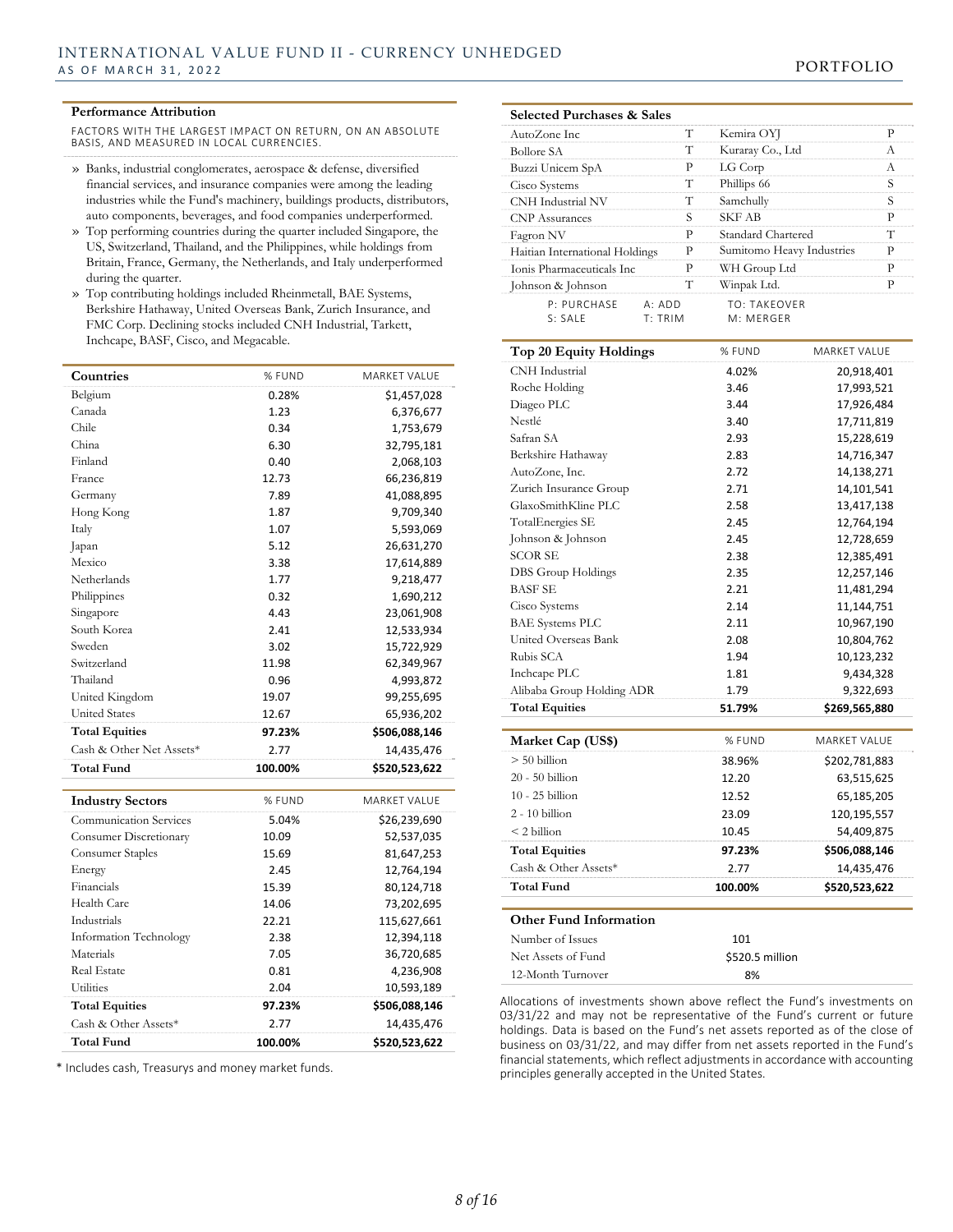#### INTERNATIONAL VALUE FUND II - CURRENCY UNHEDGED AS OF MARCH 31, 2022 PERFORMANCE

| CALENDAR YEAR<br>RETURNS                           | INTERNATIONAL VALUE FUND II -<br><b>CURRENCY UNHEDGED</b> | MSCI EAFE $(US\$ )^{(1)(2)} | <b>FOREIGN STOCK</b><br>FUND AVERAGE <sup>(6)</sup> |
|----------------------------------------------------|-----------------------------------------------------------|-----------------------------|-----------------------------------------------------|
| $2009(10/26 - 12/31)$                              | 2.04%                                                     | 0.58%                       | 5.30%                                               |
| 2010                                               | 9.43                                                      | 7.75                        | 11.94                                               |
| 2011                                               | $-1.73$                                                   | $-12.14$                    | $-13.61$                                            |
| 2012                                               | 17.98                                                     | 17.32                       | 19.13                                               |
| 2013                                               | 19.64                                                     | 22.78                       | 22.75                                               |
| 2014                                               | $-4.50$                                                   | $-4.90$                     | $-5.35$                                             |
| 2015                                               | $-5.39$                                                   | $-0.81$                     | 1.56                                                |
| 2016                                               | 2.34                                                      | 1.00                        | 0.79                                                |
| 2017                                               | 21.60                                                     | 25.03                       | 28.90                                               |
| 2018                                               | $-8.99$                                                   | $-13.79$                    | $-16.80$                                            |
| 2019                                               | 13.66                                                     | 22.01                       | 22.79                                               |
| 2020                                               | $-0.02$                                                   | 7.82                        | 13.53                                               |
| 2021                                               | 10.76                                                     | 11.26                       | 10.86                                               |
| 2022 (through 03/31)                               | $-4.17$                                                   | $-5.91$                     | $-8.62$                                             |
| Cumulative Return<br>$(10/26/09 - 03/31/22)^{(3)}$ | 91.18%                                                    | 93.96%                      | 107.80%                                             |

| RETURNS AS OF 03/31/22       | AVERAGE ANNUAL TOTAL INTERNATIONAL VALUE FUND II -<br><b>CURRENCY UNHEDGED</b> | MSCI EAFE $(USS)^{(1)(2)}$ | <b>FOREIGN STOCK</b><br>FUND AVERAGE <sup>(6)</sup> |
|------------------------------|--------------------------------------------------------------------------------|----------------------------|-----------------------------------------------------|
|                              | 1 13%                                                                          | 1 16%                      | $-2.84%$                                            |
| 3 years                      |                                                                                |                            |                                                     |
| 5 years                      |                                                                                |                            |                                                     |
| 10 years                     |                                                                                |                            |                                                     |
| Since Inception $(10/26/09)$ |                                                                                |                            |                                                     |

#### *Total Annual Fund Operating Expense Ratios*†\*

*As of 03/31/2021: 1.38% (gross), 1.38% (net) // As of 03/31/2022: 1.37% (gross), 1.34% (net)*

**The performance shown above represents past performance and is not a guarantee of future results. Investment return and principal value of an investment will fluctuate so that an investor's shares, when redeemed, may be worth more or less than their original cost. Current performance may be lower or higher than the performance data quoted. Please visit www.tweedy.com to obtain performance data which is current to the most recent month end.** 

† Tweedy, Browne has voluntarily agreed, through at least July 31, 2022, to waive a portion of the Fund's investment advisory fees and/or reimburse a portion of the Fund's expenses to the extent necessary to keep the Fund's expense ratio in line with the expense ratio of the International Value Fund. (For purposes of this calculation, each Fund's acquired fund fees and expenses, brokerage costs, interest, taxes and extraordinary expenses are disregarded, and each Fund's expense ratio is rounded to two decimal points.) Please refer to the Fund's prospectus for additional information on the Fund's expenses. The performance data shown above would have been lower had fees and expenses not been waived and/or reimbursed during certain periods.

**\* The Fund does not impose any front-end or deferred sales charges. The expense ratios shown above reflect the inclusion of acquired fund fees and expenses (i.e., the fees and expenses attributable to investing cash balances in money market funds) and may differ from those shown in the Fund's financial statements.**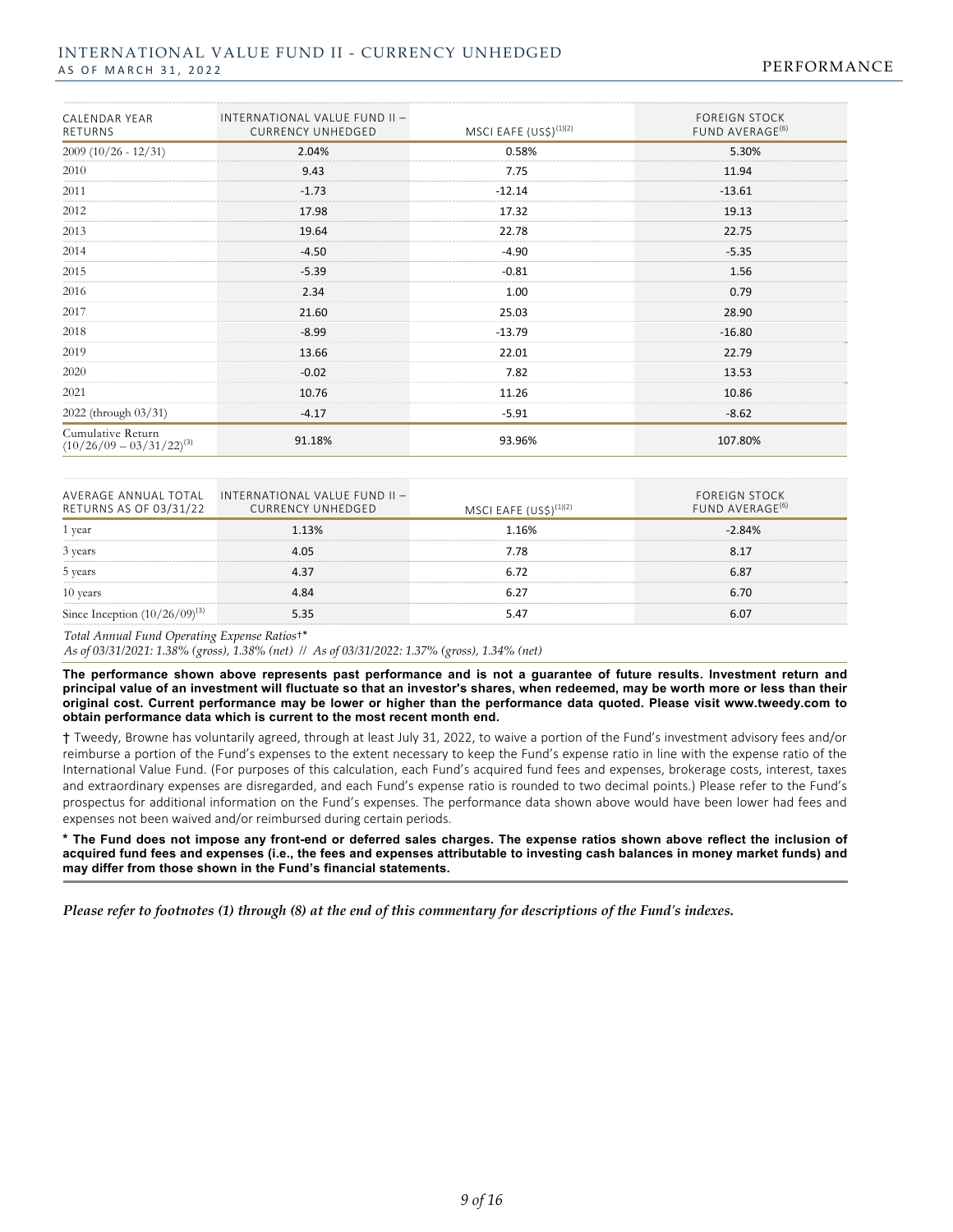*12*

#### **Performance Attribution**

FACTORS WITH THE LARGEST IMPACT ON RETURN, ON AN ABSOLUTE BASIS, AND MEASURED IN LOCAL CURRENCIES.

- » Diversified financial services, biotechnology, industrial conglomerates, banks, and aerospace & defense were among the leading industries while the Fund's machinery, beverages, interactive media, food, and personal products underperformed.
- » Top performing countries during the quarter included the US, Singapore, France, the Philippines, and Belgium, while holdings from Britain, Sweden, the Netherlands, China, and Germany underperformed during the quarter.
- » Top contributing holdings included Berkshire Hathaway, Rheinmetall, United Overseas Bank, BAE Systems, FMC Corp, and Vertex Pharmaceutical. Declining stocks included CNH Industrial, Unilever, Heineken, Nestlé, 3M, and BASF.

| Countries                     | % FUND  | MARKET VALUE        |
|-------------------------------|---------|---------------------|
| Belgium                       | 0.27%   | \$1,181,730         |
| Canada                        | 0.73    | 3,239,139           |
| Chile                         | 0.21    | 917,883             |
| China                         | 5.54    | 24,437,163          |
| Finland                       | 0.51    | 2,239,504           |
| France                        | 8.70    | 38,342,464          |
| Germany                       | 6.54    | 28,838,320          |
| Hong Kong                     | 1.18    | 5,207,816           |
| Italy                         | 0.70    | 3,084,924           |
| Japan                         | 2.84    | 12,518,620          |
| Mexico                        | 2.41    | 10,643,142          |
| Netherlands                   | 2.29    | 10,083,400          |
| Philippines                   | 0.36    | 1,580,496           |
| Singapore                     | 2.05    | 9,057,090           |
| South Korea                   | 1.23    | 5,443,880           |
| Sweden                        | 2.97    | 13,089,335          |
| Switzerland                   | 8.05    | 35,483,734          |
| United Kingdom                | 11.65   | 51,339,878          |
| <b>United States</b>          | 37.26   | 164,262,861         |
| <b>Total Equities</b>         | 95.50%  | \$420,991,378       |
| Cash & Other Net Assets*      | 3.59%   | 15,806,579          |
| <b>Currency Hedges</b>        | 0.91%   | 4,025,468           |
| <b>Total Fund</b>             | 100.00% | \$440,823,425       |
| <b>Industry Sectors</b>       | % FUND  | <b>MARKET VALUE</b> |
| <b>Communication Services</b> | 10.50%  | \$46,300,119        |
| Consumer Discretionary        | 6.25    | 27,538,335          |
| Consumer Staples              | 15.42   | 67,975,586          |
| Energy                        | 3.36    | 14,805,398          |
| Financials                    | 18.46   | 81,397,134          |
| Health Care                   | 13.55   | 59,741,682          |
| Industrials                   | 18.01   | 79,397,570          |
| Information Technology        | 3.42    | 15,062,421          |
| Materials                     | 4.58    | 20,211,616          |
| <b>Real Estate</b>            | 0.20    | 903,536             |
| Utilities                     | 1.74    | 7,657,980           |
| <b>Total Equities</b>         | 95.50%  | \$420,991,378       |
| Cash & Other Assets*          | 3.59%   | 15,806,579          |
| <b>Currency Hedges</b>        | 0.91%   | 4,025,468           |
| <b>Total Fund</b>             | 100.00% | \$440,823,425       |

\* Includes cash, Treasurys and money market funds.

| <b>Selected Purchases &amp; Sales</b> |         |   |                           |   |
|---------------------------------------|---------|---|---------------------------|---|
| Alibaba Group Holding                 |         | т | LG Corp                   | A |
| Astellas Pharma Inc.                  |         | т | Roche Holding             | Т |
| AutoZone Inc.                         |         | т | <b>SKF AB</b>             | P |
| Buzzi Unicem SpA                      |         | Р | Sumitomo Heavy Industries | P |
| Carlisle Companies Inc.               |         | т | Tencent Holdings Ltd      | A |
| Fagron NV                             |         | P | Thor Industries, Inc.     | P |
| Haitian International Holdings        |         | P | United Overseas Bank      | T |
| Intel Corp                            |         | A | WH Group Ltd              | P |
| Ionis Pharmaceuticals Inc             |         | Р | Winpak Ltd.               | P |
| Kemira OYJ                            |         | P | Zurich Insurance Group    | T |
| P: PURCHASE                           | A: ADD  |   | <b>TO: TAKFOVER</b>       |   |
| S: SAIF                               | T: TRIM |   | M: MFRGFR                 |   |

| Top 20 Equity Holdings        | % FUND          | MARKET VALUE        |
|-------------------------------|-----------------|---------------------|
| Berkshire Hathaway            | 7.20%           | \$31,735,260        |
| Alphabet Inc.                 | 3.88            | 17,105,303          |
| Nestlé                        | 3.51            | 15,453,278          |
| CNH Industrial                | 3.20            | 14,125,755          |
| Wells Fargo & Company         | 2.89            | 12,752,879          |
| Diageo PLC                    | 2.89            | 12,739,925          |
| AutoZone, Inc.                | 2.87            | 12,635,504          |
| Roche Holding                 | 2.78            | 12,237,899          |
| TotalEnergies SE              | 2.73            | 12,029,920          |
| Johnson & Johnson             | 2.68            | 11,804,936          |
| Heineken Holding              | 2.29            | 10,083,400          |
| United Overseas Bank          | 2.05            | 9,057,090           |
| Unilever                      | 1.92            | 8,448,450           |
| Safran SA                     | 1.78            | 7,829,709           |
| Rubis SCA                     | 1.74            | 7,657,980           |
| SCOR SE                       | 1.73            | 7,606,262           |
| Intel Corporation             | 1.69            | 7,457,789           |
| GlaxoSmithKline PLC           | 1.69            | 7,445,125           |
| Fresenius SE & Co.            | 1.64            | 7,226,245           |
| National Western Life Ins     | 1.61            | 7,092,163           |
| <b>Total Equities</b>         | 52.75%          | \$232,524,870       |
| Market Cap (US\$)             | % FUND          | <b>MARKET VALUE</b> |
| $> 50$ billion                | 49.58%          | 218,562,646         |
| 20 - 50 billion               | 10.60%          | 46,741,631          |
| $10 - 25$ billion             | 11.28%          | 49,718,428          |
| $2 - 10$ billion              | 17.40%          | 76,704,022          |
| $<$ 2 billion                 | 6.64%           | 29,264,651          |
| <b>Total Equities</b>         | 95.50%          | \$420,991,378       |
| Cash & Other Assets*          | 3.59%           | 15,806,579          |
| <b>Currency Hedges</b>        | 0.91%           | 4,025,468           |
| <b>Total Fund</b>             | 100.00%         | \$440,823,425       |
| <b>Other Fund Information</b> |                 |                     |
| Number of Issues              | 86              |                     |
| Net Assets of Fund            | \$440.8 million |                     |
| 12-Month Turnover             | 20%             |                     |

Allocations of investments shown above reflect the Fund's investments on 03/31/22 and may not be representative of the Fund's current or future holdings. Data is based on the Fund's net assets reported as of the close of business on 03/31/22, and may differ from net assets reported in the Fund's financial statements, which reflect adjustments in accordance with accounting principles generally accepted in the United States.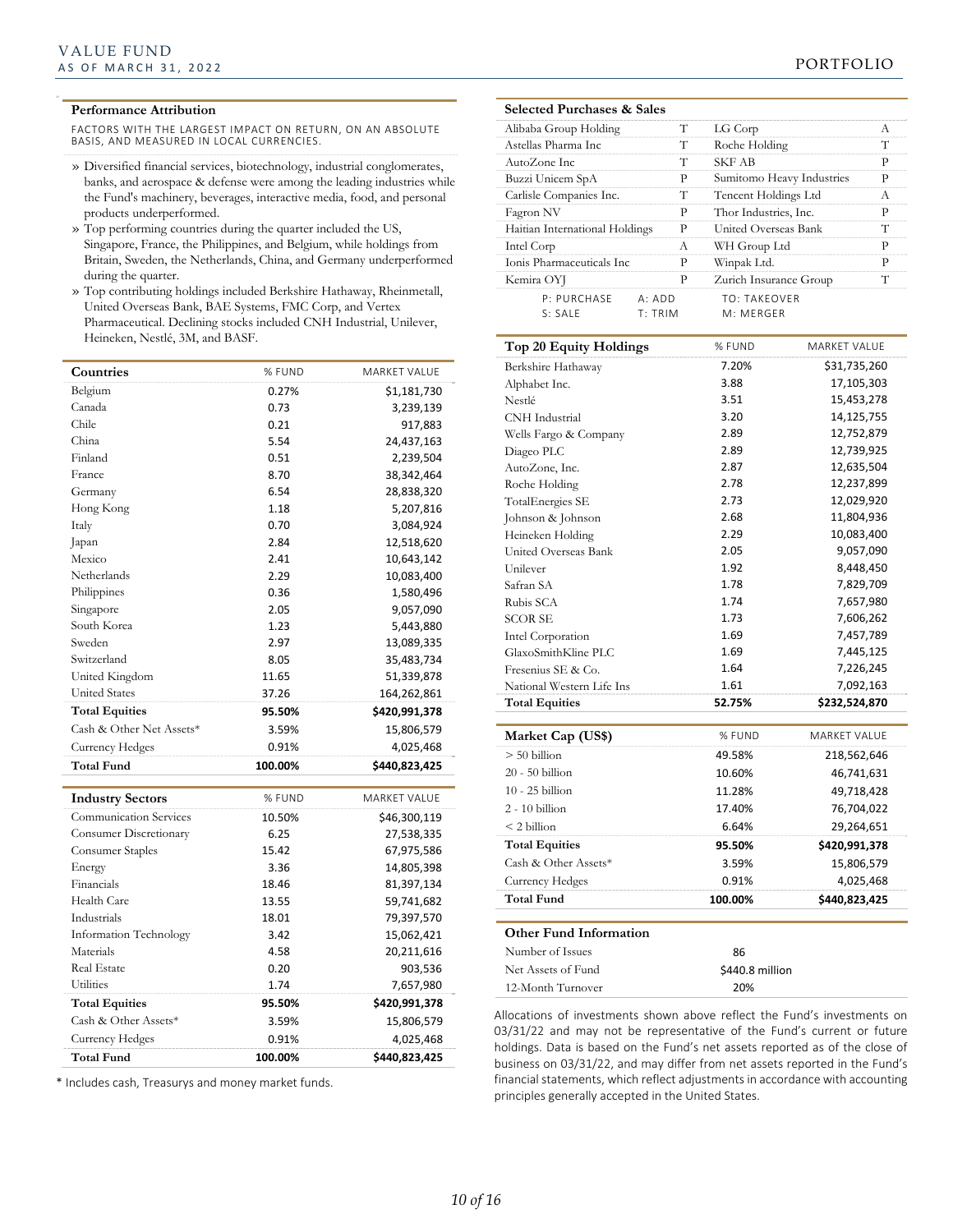| <b>CALENDAR YEAR</b><br>RETURNS                    | <b>VALUE FUND</b> | MSCI WORLD INDEX<br>(HEDGED TO US\$) $(1)(5)$ | S&P 500 (12/08/93-12/31/06)/<br>MSCI WORLD INDEX (HEDGED TO<br>US\$) (01/01/07-PRESENT) <sup>(1)(4)</sup> |
|----------------------------------------------------|-------------------|-----------------------------------------------|-----------------------------------------------------------------------------------------------------------|
| $1993(12/08 - 12/31)$                              | $-0.60%$          | 5.53%                                         | 0.18%                                                                                                     |
| 1994                                               | $-0.56$           | $-0.99$                                       | 1.32                                                                                                      |
| 1995                                               | 36.21             | 20.55                                         | 37.59                                                                                                     |
| 1996                                               | 22.45             | 17.94                                         | 22.97                                                                                                     |
| 1997                                               | 38.87             | 23.64                                         | 33.38                                                                                                     |
| 1998                                               | 9.59              | 21.55                                         | 28.58                                                                                                     |
| 1999                                               | 2.00              | 29.09                                         | 21.04                                                                                                     |
| 2000                                               | 14.45             | $-8.45$                                       | $-9.13$                                                                                                   |
| 2001                                               | $-0.09$           | $-14.00$                                      | $-11.88$                                                                                                  |
| 2002                                               | $-14.91$          | $-24.71$                                      | $-22.09$                                                                                                  |
| 2003                                               | 23.24             | 24.43                                         | 28.69                                                                                                     |
| 2004                                               | 9.43              | 11.01                                         | 10.88                                                                                                     |
| 2005                                               | 2.30              | 16.08                                         | 4.91                                                                                                      |
| 2006                                               | 11.63             | 16.89                                         | 15.79                                                                                                     |
| 2007                                               | 0.60              | 5.61                                          | 5.61                                                                                                      |
| 2008                                               | $-24.37$          | $-38.45$                                      | $-38.45$                                                                                                  |
| 2009                                               | 27.60             | 26.31                                         | 26.31                                                                                                     |
| 2010                                               | 10.51             | 10.46                                         | 10.46                                                                                                     |
| 2011                                               | $-1.75$           | $-5.46$                                       | $-5.46$                                                                                                   |
| 2012                                               | 15.45             | 15.77                                         | 15.77                                                                                                     |
| 2013                                               | 22.68             | 28.69                                         | 28.69                                                                                                     |
| 2014                                               | 4.02              | 9.71                                          | 9.71                                                                                                      |
| 2015                                               | $-5.39$           | 2.01                                          | 2.01                                                                                                      |
| 2016                                               | 9.69              | 9.39                                          | 9.39                                                                                                      |
| 2017                                               | 16.46             | 19.13                                         | 19.13                                                                                                     |
| 2018                                               | $-6.39$           | $-6.59$                                       | $-6.59$                                                                                                   |
| 2019                                               | 16.05             | 28.43                                         | 28.43                                                                                                     |
| 2020                                               | $-1.99$           | 14.27                                         | 14.27                                                                                                     |
| 2021                                               | 16.16             | 24.38                                         | 24.38                                                                                                     |
| 2022 (through 03/31)                               | $-2.30$           | $-4.52$                                       | $-4.52$                                                                                                   |
| Cumulative Return<br>$(12/08/93 - 03/31/22)^{(3)}$ | 769.47%           | 871.23%                                       | 1,069.08%                                                                                                 |

| AVERAGE ANNUAL TOTAL<br>RETURNS AS OF 03/31/22 | VALUE FUND | MSCI WORLD INDEX<br>(HEDGED TO US\$) <sup>(</sup> | S&P 500 (12/08/93-12/31/06),<br>MSCI WORLD INDEX (HEDGED TO<br>JS\$)(01/01/07-PRESENT) <sup>(1)(4</sup> |
|------------------------------------------------|------------|---------------------------------------------------|---------------------------------------------------------------------------------------------------------|
| vear                                           | 5.35%      | 11.87                                             | 11.87%                                                                                                  |
| 3 years                                        | 5.64       | 15.58                                             |                                                                                                         |
| 5 years                                        | 6 1በ       | 12.94                                             |                                                                                                         |
| 10 years                                       | 7.13       | 12.27                                             |                                                                                                         |
| 15 years                                       | 5.52       | ' 51                                              |                                                                                                         |
| 20 years                                       | 5.45       | 49                                                |                                                                                                         |
| Since Inception (1)                            | 7 Q.A      | ८ २६                                              |                                                                                                         |

*Total Annual Fund Operating Expense Ratios*†\*

*As of 03/31/2021: 1.41% (gross), 1.38% (net) // As of 03/31/2022: 1.39% (gross), 1.34% (net)*

**The performance shown above represents past performance and is not a guarantee of future results. Investment return and principal value of an investment will fluctuate so that an investor's shares, when redeemed, may be worth more or less than their original cost. Current performance may be lower or higher than the performance data quoted. Please visit www.tweedy.com to obtain performance data which is current to the most recent month end.** 

† Tweedy, Browne has voluntarily agreed, through at least July 31, 2022, to waive a portion of the Fund's investment advisory fees and/or reimburse a portion of the Fund's expenses to the extent necessary to keep the Fund's expense ratio in line with the expense ratio of the International Value Fund. (For purposes of this calculation, each Fund's acquired fund fees and expenses, brokerage costs, interest, taxes and extraordinary expenses are disregarded, and each Fund's expense ratio is rounded to two decimal points.) Please refer to the Fund's prospectus for additional information on the Fund's expenses. The performance data shown above would have been lower had fees and expenses not been waived and/or reimbursed during certain periods.

**\* The Fund does not impose any front-end or deferred sales charges. The expense ratios shown above reflect the inclusion of acquired fund fees and expenses (i.e., the fees and expenses attributable to investing cash balances in money market funds) and may differ from those shown in the Fund's financial statements.**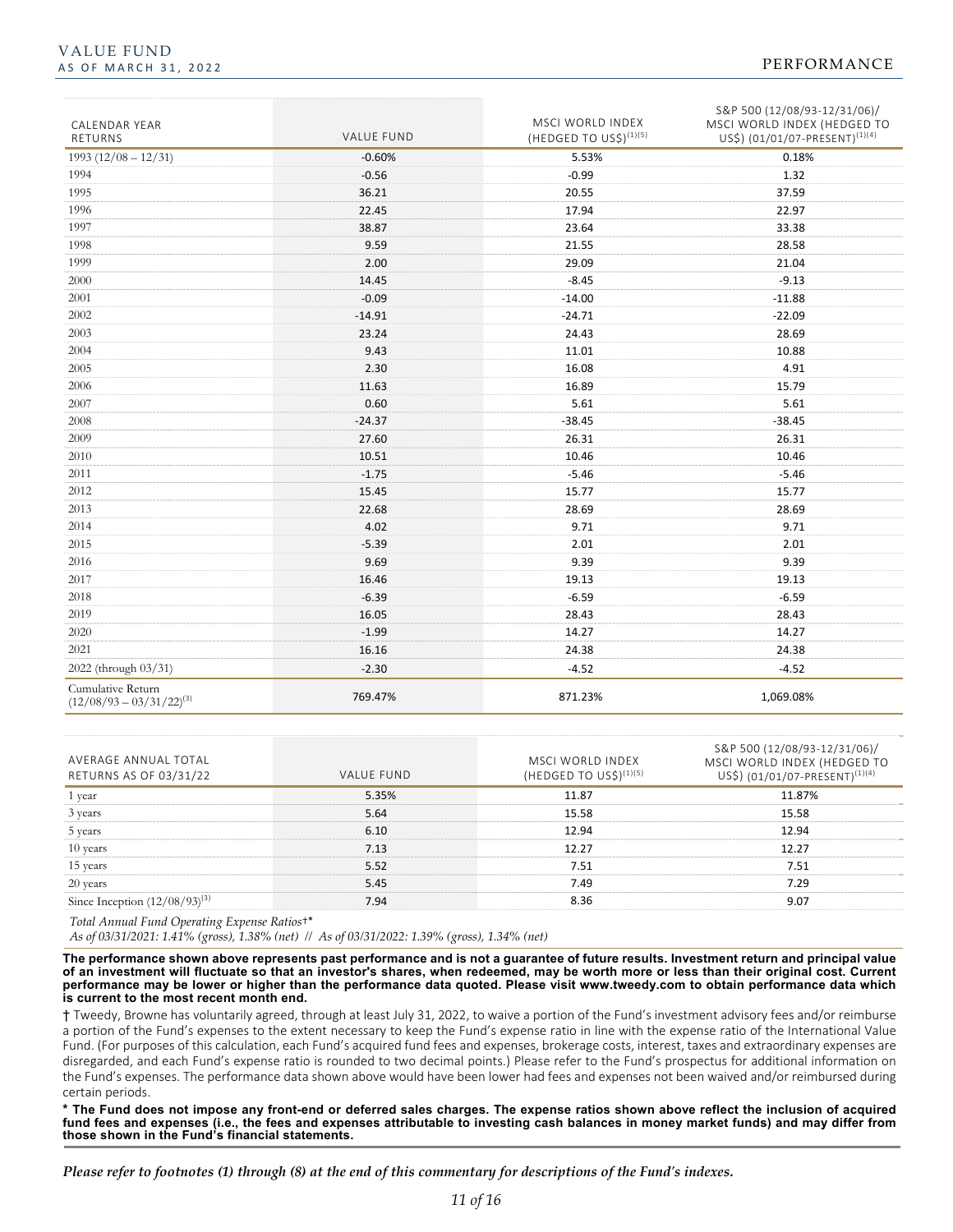#### **Performance Attribution**

FACTORS WITH THE LARGEST IMPACT ON RETURN, ON AN ABSOLUTE BASIS, AND MEASURED IN LOCAL CURRENCIES.

- » Aerospace & defense, insurance, pharmaceuticals, banks, and diversified telecom companies were among the leading industries while the Fund's chemicals, distributors, building products, food, and personal products companies underperformed.
- » Top performing countries during the quarter included Singapore, France, South Korea, Britain, and Switzerland, while holdings from Germany, the US, Sweden, the Netherlands, and Mexico underperformed during the quarter.
- » Top contributing holdings included BAE Systems, United Overseas Bank, Orange, SCOR, CK Hutchinson, and DBS Group. Declining stocks included BASF, Inchcape, 3M, Unilever, Tarkett, and Autoliv.

| Countries                     | % FUND  | MARKET VALUE        |
|-------------------------------|---------|---------------------|
| China                         | 2.27%   | \$1,909,029         |
| Finland                       | 1.77    | 1,486,173           |
| France                        | 11.94   | 10,026,973          |
| Germany                       | 7.03    | 5,904,990           |
| Hong Kong                     | 4.75    | 3,989,639           |
| Japan                         | 3.69    | 3,098,009           |
| Mexico                        | 5.57    | 4,676,056           |
| Singapore                     | 4.29    | 3,605,576           |
| South Korea                   | 1.00    | 839,298             |
| Sweden                        | 5.00    | 4,196,061           |
| Switzerland                   | 11.26   | 9,454,393           |
| United Kingdom                | 14.48   | 12,157,556          |
| <b>United States</b>          | 21.21   | 17,810,941          |
| <b>Total Equities</b>         | 94.26%  | \$79,154,694        |
| Cash & Other Net Assets*      | 5.74    | 4,822,880           |
| <b>Total Fund</b>             | 100.00% | \$83,977,574        |
|                               |         |                     |
| <b>Industry Sectors</b>       | % FUND  | <b>MARKET VALUE</b> |
| <b>Communication Services</b> | 7.57%   | \$6,358,425         |
| <b>Consumer Discretionary</b> | 3.96    | 3,329,625           |
| Consumer Staples              | 17.33   | 14,551,433          |
| Energy                        |         |                     |
|                               | 0.88    | 742,296             |
| Financials                    | 18.25   | 15,324,228          |
| Health Care                   | 15.55   | 13,054,839          |
| Industrials                   | 18.22   | 15,298,402          |
| <b>Information Technology</b> | 3.64    | 3,053,890           |
| Materials                     | 5.32    | 4,471,346           |
| <b>Real Estate</b>            | 1.02    | 860,749             |
| <b>Utilities</b>              | 2.51    | 2,109,462           |
| <b>Total Equities</b>         | 94.26%  | \$79,154,694        |
| Cash & Other Assets*          | 5.74    | 4,822,880           |

\* Includes cash, Treasurys and money market funds.

|            | <b>Selected Purchases &amp; Sales</b> |                    |                           |   |
|------------|---------------------------------------|--------------------|---------------------------|---|
|            | Astellas Pharma Inc.                  | т                  | Luk Fook Holdings         |   |
|            | <b>BAE Systems PLC</b>                | Т                  | Michelin                  |   |
|            | Carlisle Companies Inc.               |                    | Nestlé                    |   |
|            | DBS Group Holdings                    | т                  | SKF AB                    |   |
|            | Diageo PLC                            | т                  | Sumitomo Heavy Industries | D |
| Intel Corp |                                       | A                  | United Overseas Bank      |   |
| LG Corp    |                                       | р                  |                           |   |
|            | P: PURCHASF                           | $A \cdot A \cap D$ | <b>TO: TAKFOVER</b>       |   |
|            | S: SAIF                               | T: TRIM            | M: MFRGFR                 |   |
|            |                                       |                    |                           |   |

| Top 20 Equity Holdings | % FUND | DIV YIELD | MARKET VALUE |
|------------------------|--------|-----------|--------------|
| Nestlé                 | 4.86%  | 2.33%     | 4,080,514    |
| Diageo PLC             | 4.12%  | 1.92      | 3,458,165    |
| <b>SCOR SE</b>         | 3.90%  | 6.19      | 3,271,987    |
| GlaxoSmithKline PLC    | 3.67%  | 4.86      | 3,083,042    |
| Verizon Communications | 3.66%  | 5.03      | 3,070,969    |
| Roche Holding          | 3.42%  | 2.54      | 2,872,448    |
| Trelleborg AB          | 3.06%  | 2.53      | 2,566,527    |
| <b>BASF SE</b>         | 2.97%  | 6.59      | 2,496,495    |
| Johnson & Johnson      | 2.83%  | 2.39      | 2,375,768    |
| Safran SA              | 2.77%  | 0.47      | 2,329,256    |
| Rubis SCA              | 2.51%  | 7.00      | 2,109,462    |
| $3M$ Co.               | 2.48%  | 4.00      | 2,079,854    |
| <b>BAE</b> Systems PLC | 2.47%  | 3.51      | 2,077,334    |
| Coca-Cola FEMSA        | 2.47%  | 4.45      | 2,073,538    |
| Unilever               | 2.41%  | 4.18      | 2,026,731    |
| Intel Corporation      | 2.29%  | 2.95      | 1,919,954    |
| United Overseas Bank   | 2.19%  | 3.78      | 1,839,692    |
| DBS Group Holdings     | 2.10%  | 3.38      | 1,765,884    |
| Truist Financial       | 2.07%  | 3.39      | 1,737,572    |
| Fresenius SE & Co.     | 2.03%  | 2.43      | 1,707,408    |
| <b>Total Equities</b>  | 58.28% | 3.69%     | \$48,942,599 |

| Market Cap (US\$)             | % FUND         | MARKET VAI UF |
|-------------------------------|----------------|---------------|
| $> 50$ billion                | 50.52%         | \$42,424,908  |
| $20 - 50$ billion             | 11.19          | 9,398,108     |
| $10 - 25$ billion             | 5.49           | 4,608,153     |
| $2 - 10$ billion              | 23.44          | 19.682.724    |
| $<$ 2 billion                 | 3.62           | 3,040,801     |
| <b>Total Equities</b>         | 94.26%         | \$79,154,694  |
| Cash & Other Assets*          | 5.74           | 4,822,880     |
| <b>Total Fund</b>             | 100.00%        | \$83,977,574  |
| <b>Other Fund Information</b> |                |               |
| Number of Issues              | 50             |               |
| Net Assets of Fund            | \$84.0 million |               |
| 12-Month Turnover             | 16%            |               |

Allocations of investments shown above reflect the Fund's investments on 03/31/22 and may not be representative of the Fund's current or future holdings. Data is based on the Fund's net assets reported as of the close of business on 03/31/22, and may differ from net assets reported in the Fund's financial statements, which reflect adjustments in accordance with accounting principles generally accepted in the United States.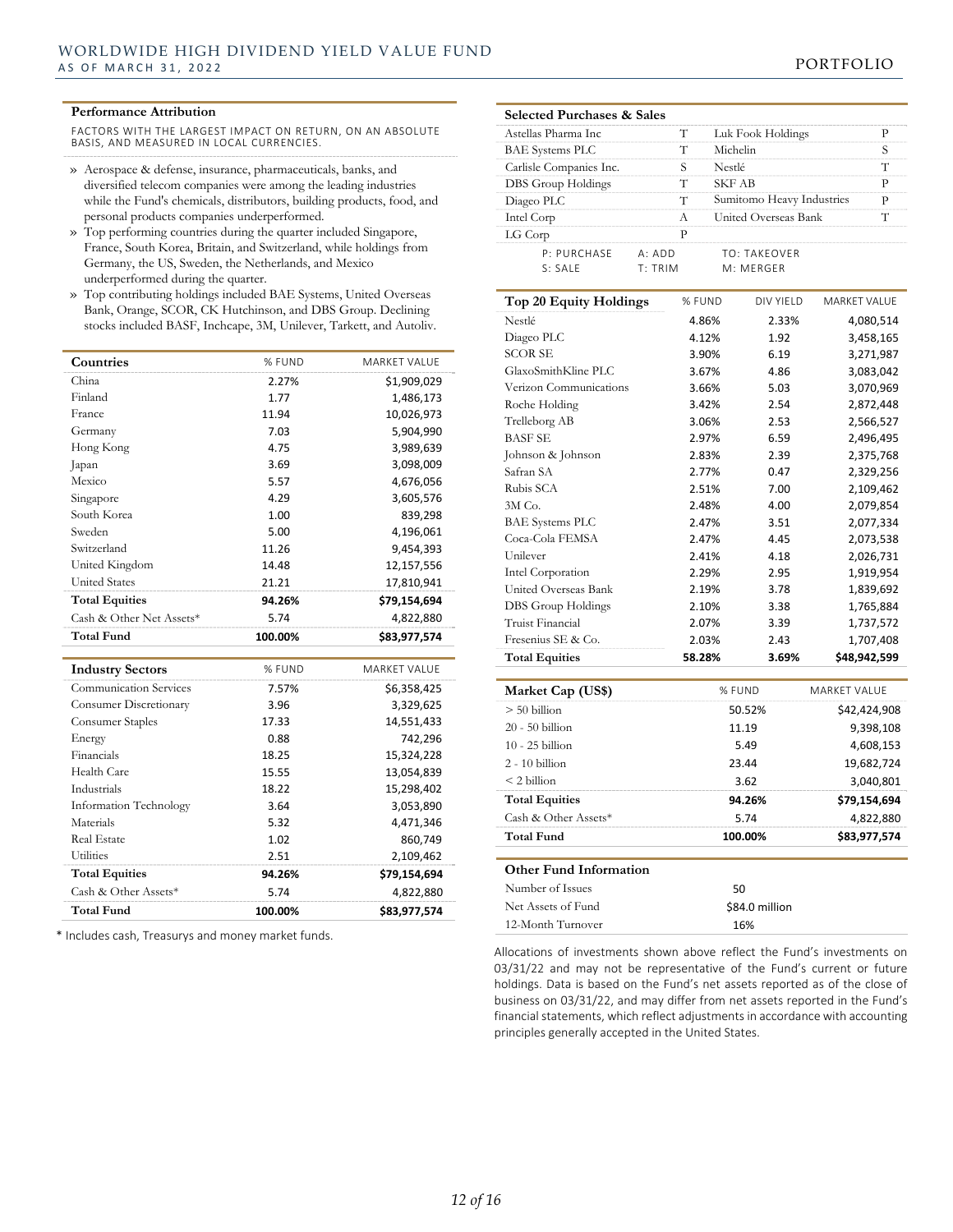| <b>CALENDAR YEAR</b><br>RETURNS                    | WORLDWIDE HIGH DIVIDEND YIELD<br><b>VALUE FUND</b> | MSCI WORLD INDEX<br>$(1N \text{ USS})^{(1)(5)}$ | MSCI WORLD HIGH<br>DIVIDEND YIELD INDEX<br>$(1N \cup S\hat{S})^{(1)(5)}$ | <b>WORLD STOCK FUND</b><br>AVERAGE <sup>(7)</sup> |
|----------------------------------------------------|----------------------------------------------------|-------------------------------------------------|--------------------------------------------------------------------------|---------------------------------------------------|
| $2007(09/05 - 12/31)$                              | 0.32%                                              | 2.57%                                           | 1.15%                                                                    | 2.16%                                             |
| 2008                                               | $-29.35$                                           | $-40.71$                                        | $-42.98$                                                                 | $-41.93$                                          |
| 2009                                               | 28.18                                              | 29.99                                           | 32.48                                                                    | 35.35                                             |
| 2010                                               | 7.73                                               | 11.76                                           | 6.29                                                                     | 13.79                                             |
| 2011                                               | 4.04                                               | $-5.54$                                         | 3.89                                                                     | $-7.96$                                           |
| 2012                                               | 12.34                                              | 15.83                                           | 12.24                                                                    | 15.84                                             |
| 2013                                               | 18.77                                              | 26.68                                           | 21.91                                                                    | 25.20                                             |
| 2014                                               | $-0.92$                                            | 4.94                                            | 2.48                                                                     | 2.76                                              |
| 2015                                               | $-7.51$                                            | $-0.87$                                         | $-3.20$                                                                  | $-1.69$                                           |
| 2016                                               | 4.56                                               | 7.51                                            | 9.29                                                                     | 5.50                                              |
| 2017                                               | 22.06                                              | 22.40                                           | 18.14                                                                    | 24.63                                             |
| 2018                                               | $-5.61$                                            | $-8.71$                                         | $-7.56$                                                                  | $-11.94$                                          |
| 2019                                               | 18.55                                              | 27.67                                           | 23.15                                                                    | 26.09                                             |
| 2020                                               | $-4.35$                                            | 15.90                                           | $-0.03$                                                                  | 21.41                                             |
| 2021                                               | 11.58                                              | 21.82                                           | 15.83                                                                    | 15.18                                             |
| 2022 (through 03/31)                               | $-3.78$                                            | $-5.15$                                         | 0.23                                                                     | $-7.79$                                           |
| Cumulative Return<br>$(09/05/07 - 03/31/22)^{(3)}$ | 82.58%                                             | 161.58%                                         | 95.40%                                                                   | 131.89%                                           |

| AVERAGE ANNUAL TOTAL<br>RETURNS AS OF 03/31/22 | WORLDWIDE HIGH DIVIDEND YIELD<br>VALUE FUND | MSCI WORLD INDEX | MSCI WORLD HIGH<br>DIVIDEND YIELD INDEX | WORLD STOCK FUND<br>AVFRAGF <sup>(7)</sup> |
|------------------------------------------------|---------------------------------------------|------------------|-----------------------------------------|--------------------------------------------|
| vear                                           | 97%                                         | 10 1 2%          | $9.41\%$                                |                                            |
| 3 years                                        |                                             | 14 98            |                                         |                                            |
| 5 years                                        | 5.66                                        | 12 42            |                                         |                                            |
| 10 years                                       | 5.40                                        | 10.88            |                                         |                                            |
|                                                |                                             |                  |                                         | ร ฉ⊿                                       |

Total Annual Fund Operating Expense Ratios<sup>+\*</sup>: As of 03/31/2021: 1.47% (gross); 1.39% (net) // As of 03/31/2022: 1.48% (gross); 1.34% (net) *30‐Day Standardized Yield as of 03/31/2022: 1.79% (Subsidized); 1.79% (Unsubsidized)*

**The performance shown above represents past performance and is not a guarantee of future results. Investment return and principal value of an investment will fluctuate so that an investor's shares, when redeemed, may be worth more or less than their original cost. Current performance may be lower or higher than the performance data quoted. Please visit www.tweedy.com to obtain performance data which is current to the most recent month end.** 

† Tweedy, Browne has voluntarily agreed, through at least July 31, 2022, towaive a portion of the Fund'sinvestment advisory fees and/or reimburse a portion of the Fund's expenses to the extent necessary to keep the Fund's expense ratio in line with the expense ratio of the International Value Fund. (For purposes of this calculation, each Fund's acquired fund fees and expenses, brokerage costs, interest, taxes and extraordinary expenses are disregarded, and each Fund's expense ratio is rounded to two decimal points.) Please refer to the Fund's prospectus for additional information on the Fund's expenses. The performance data shown above would have been lower had fees and expenses not been waived and/or reimbursed during certain periods.

**\* The Fund does not impose any front-end or deferred sales charges. The expense ratios shown above reflect the inclusion of acquired fund fees and expenses (i.e., the fees and expenses attributable to investing cash balances in money market funds) and may differ from those shown in the Fund's financial statements.**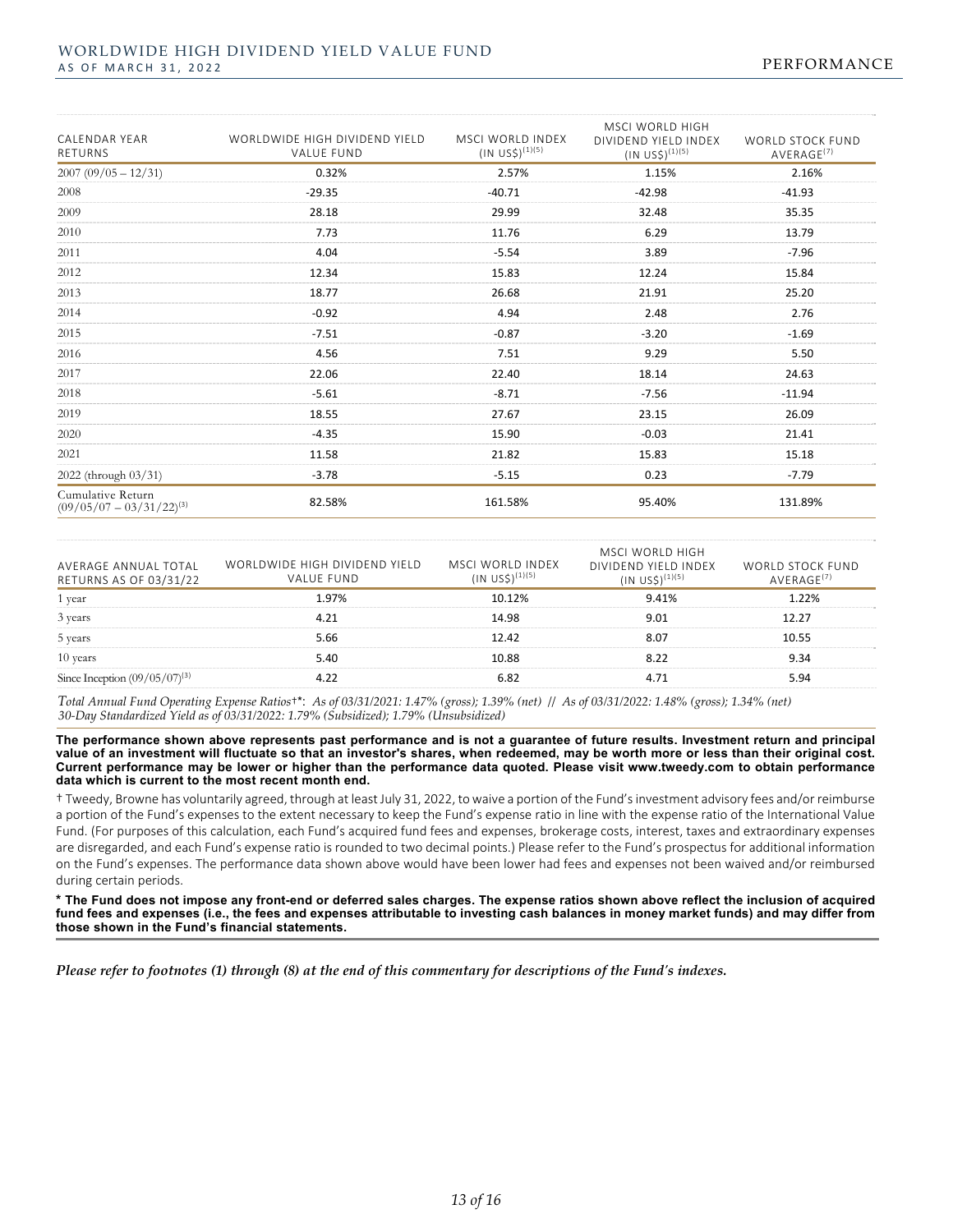#### NOTES

(1) Indexes are unmanaged, and the figures for the indexes shown include reinvestment of dividends and capital gains distributions and do not reflect any fees or expenses. Investors cannot invest directly in an index.

(2) The MSCI EAFE Index is a free float‐adjusted, market capitalization weighted index that is designed to measure the equity market performance of developed markets, excluding the US and Canada. The MSCI EAFE Index (in US\$) reflects the return of the MSCI EAFE Index for a US dollar investor. The MSCI EAFE Index (Hedged to US\$) consists of the results of the MSCI EAFE Index hedged 100% back into US dollars and accounts for interest rate differentials in forward currency exchange rates. Results for each index are inclusive of dividends and net of foreign withholding taxes.

(3) Inception dates for the International Value Fund, International Value Fund II, Value Fund and Worldwide High Dividend Yield Value Fund are June 15, 1993, October 26, 2009, December 8, 1993, and September 5, 2007, respectively. Prior to 2004, information with respect to the MSCI EAFE and MSCI World Indexes used was available at month end only; therefore, the since-inception performance of the MSCI EAFE Indexes quoted for the International Value Fund reflects performance from May 31, 1993, the closest month end to the International Value Fund's inception date, and the since inception performance of the MSCI World Index quoted for the Value Fund reflects performance from November 30, 1993, the closest month end to the Value Fund's inception date. Information with respect to the Morningstar Foreign Stock Fund Average is available at month end only; therefore the closest month end to the inception date of the International Value Fund, May 31, 1993, was used; and closest month end to the inception date of International Value Fund II, October 31, 2009, was used.

(4) The S&P 500/MSCI World Index (Hedged to US\$) is a combination of the S&P 500 Index and the MSCI World Index (Hedged to US\$), linked together by Tweedy, Browne, and represents the performance of the S&P 500 Index for the periods 12/08/93 – 12/31/06 and the performance of the MSCI World Index (Hedged to US\$) beginning 01/01/07 and thereafter (beginning December 2006, the Fund was permitted to invest more significantly in non-US securities). The S&P 500 Index is a market capitalization weighted index composed of 500 widely held common stocks that assumes the reinvestment of dividends. The index is generally considered representative of US large capitalization stocks.

(5) The MSCI World Index is a free float‐adjusted market capitalization weighted index that is designed to measure the equity market performance of developed markets. The MSCI World Index (in US\$) reflects the return of this index for a US dollar investor. The MSCI World Index (Hedged to US\$) consists of the results of the MSCI World Index with its foreign currency exposure hedged 100% back into US dollars. The index accounts for interest rate differentials in forward currency exchange rates. The MSCI World High Dividend Yield Index reflects the performance of equities in the MSCI World Index (excluding REITs) with higher dividend income and quality characteristics than average dividend yields that are both sustainable and persistent. The index also applies quality screens and reviews 12-month past performance to omit stocks with potentially deteriorating fundamentals that could force them to cut or reduce dividends. The MSCI World High Dividend Yield Index (in US\$) reflects the return of the MSCI World High Dividend Yield Index for a US dollar investor. Results for each index are inclusive of dividends and net of foreign withholding taxes.

(6) Since September 30, 2003, the Foreign Stock Fund Average is calculated by Tweedy, Browne based on data provided by Morningstar and reflects average returns or portfolio turnover rates of all mutual fundsin the Morningstar Foreign Large‐Value, Foreign Large‐Blend, Foreign Large‐Growth, Foreign Small/Mid‐Value, Foreign Small/Mid‐Blend, and Foreign Small/Mid‐Growth categories. Funds in these categories typically invest in international stocks and have less than 20% of their assets invested in US stocks. These funds may or may not be hedged to the US dollar, which will affect reported returns. References to "Foreign Stock Funds" or the "Foreign Stock Fund Average" that predate September 30, 2003 are references to Morningstar's Foreign Stock Funds and Foreign Stock Fund Average, respectively, while references to Foreign Stock Funds and the Foreign Stock Fund Average for the period beginning September 30, 2003 refer to Foreign Stock Funds and the Foreign Stock Fund Average as calculated by Tweedy, Browne. Content reproduced from Morningstar is ©2021 Morningstar, Inc. All Rights Reserved. The information contained herein: (1) is proprietary to Morningstar and/or its content providers; (2) may not be copied or distributed; and (3) is not warranted to be accurate, complete or timely. Neither Morningstar nor its content providers are responsible for any damages or losses arising from any use of this information. Past performance is no guarantee of future results.

(7) Since April 28, 2017, the World Stock Fund Average is calculated by Tweedy, Browne based on data provided by Morningstar, and reflects average returns or portfolio turnover rates of all mutual funds in the Morningstar World Large Stock (including World Large Value, World Large Growth, and World Large Blend categories) and World Small/Mid Stock categories. Prior to April 28, 2017, the World Stock Fund Average was calculated by Morningstar. Funds in these categories typically invest in stocks throughout the world while maintaining a percentage of their assets (normally 20% ‐ 60%) invested in US stocks. These funds may or may not be hedged to the US dollar, which will affect reported returns. References to "World Stock Funds" or the "World Stock Fund Average" that predate April 28, 2017 are references to Morningstar's World Stock Funds and World Stock Fund Average, respectively, while references to World Stock Funds and the World Stock Fund Average for the period beginning April 28, 2018 refer to the World Stock Funds and World Stock Fund Average as calculated by Tweedy, Browne. Content reproduced from Morningstar is ©2022 Morningstar, Inc. All Rights Reserved. The information contained herein: (1) is proprietary to Morningstar and/or its content providers; (2) may not be copied or distributed; and (3) is not warranted to be accurate, complete or timely. Neither Morningstar nor its content providers are responsible for any damages or losses arising from any use of this information. Past performance is no guarantee of future results.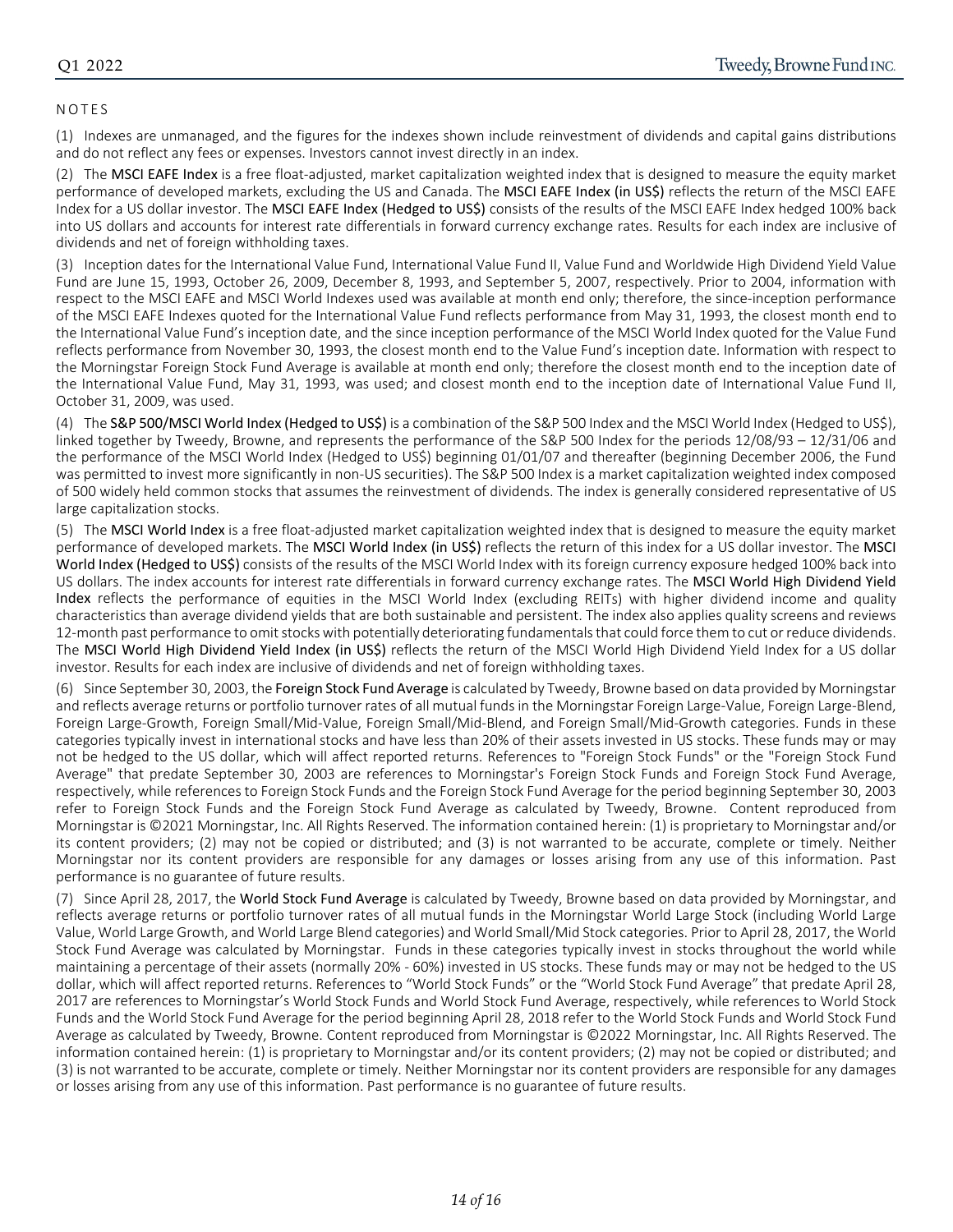As of March 31, 2022, the International Value Fund, International Value Fund II, Value Fund, and Worldwide High Dividend Yield Value Fund had each invested the following percentages of its net assets, respectively, in the following portfolio holdings:

|                               | International Value Fund | Int'l Value Fund II | Value Fund | Worldwide High Div |
|-------------------------------|--------------------------|---------------------|------------|--------------------|
| 3M Co.                        | 0.0%                     | 0.0%                | 1.6%       | 2.5%               |
| Alibaba Group                 | 1.5%                     | 1.8%                | 1.4%       | 0.0%               |
| A-Living Smart City           | 0.0%                     | 0.3%                | 0.2%       | 0.0%               |
| Alphabet (Google)             | 6.0%                     | 0.0%                | 4.8%       | 0.0%               |
| Amazon                        | 0.0%                     | 0.0%                | 0.0%       | 0.0%               |
| Autoliv                       | 0.8%                     | 0.6%                | 0.6%       | 1.0%               |
| <b>BAE Systems</b>            | 2.5%                     | 2.1%                | 1.1%       | 2.5%               |
| Baidu                         | 1.2%                     | 1.2%                | 0.9%       | 0.0%               |
| <b>BASF</b>                   | 1.3%                     | 2.2%                | 1.2%       | 3.0%               |
| Berkshire Hathaway            | 3.5%                     | 2.8%                | 7.2%       | 0.0%               |
| <b>Buzzi Unicem</b>           | 0.2%                     | 0.5%                | 0.4%       | 0.0%               |
| Carlisle                      | 0.0%                     | 0.0%                | 0.5%       | 0.0%               |
| <b>CK Hutchison</b>           | 0.9%                     | 0.9%                | 0.8%       | 1.5%               |
| <b>CNH Industrial</b>         | 3.7%                     | 4.0%                | 3.2%       | 0.0%               |
| Diageo                        | 4.6%                     | 3.4%                | 2.9%       | 4.1%               |
| <b>Enterprise Products</b>    | 0.0%                     | 0.0%                | 0.6%       | 0.9%               |
| Facebook                      | 0.0%                     | 0.0%                | 0.0%       | 0.0%               |
| Fagron                        | 0.2%                     | 0.3%                | 0.3%       | 0.0%               |
| <b>FMC</b>                    | 1.4%                     | 1.4%                | 1.4%       | 0.0%               |
| Haitian International         | 0.2%                     | 0.5%                | 0.5%       | 0.0%               |
| Heineken                      | 2.7%                     | 1.8%                | 2.3%       | 0.0%               |
| Inchcape                      | 0.7%                     | 1.8%                | 0.6%       | 1.8%               |
| Intel                         | 0.0%                     | 0.0%                | 1.7%       | 2.3%               |
| Ionis Pharmaceuticals         | 1.1%                     | 1.1%                | 1.4%       | 0.0%               |
| Kemira                        | 0.3%                     | 0.4%                | 0.5%       | 1.8%               |
| Krones                        | 1.1%                     | 0.8%                | 0.8%       | 0.0%               |
| Kuraray                       | 0.5%                     | 0.5%                | 0.5%       | 0.6%               |
| LG Corp.                      | 1.0%                     | 1.1%                | 1.0%       | 1.0%               |
| Luk Fook                      | 0.0%                     | 0.0%                | 0.1%       | 0.5%               |
| Michelin                      | 0.0%                     | 0.8%                | 0.0%       | 0.0%               |
| Nestlé                        | 5.3%                     | 3.4%                | 3.5%       | 4.9%               |
| Orange                        | 0.0%                     | 0.0%                | 0.0%       | 2.0%               |
| Phillips 66                   | 0.0%                     | 0.0%                | 0.0%       | 0.0%               |
| Progressive                   | 0.0%                     | 0.0%                | 0.0%       | 1.7%               |
| Rheinmetall                   | 0.2%                     | 1.2%                | 1.1%       | 0.0%               |
| Samchully                     | 0.1%                     | 0.0%                | 0.0%       | 0.0%               |
| <b>SKF</b>                    | 0.4%                     | 1.0%                | 1.0%       | 0.9%               |
| Sumitomo Heavy                | 0.5%                     | 0.5%                | 0.5%       | 0.5%               |
| Tarkett                       | 0.3%                     | 1.4%                | 0.5%       | 0.7%               |
| Tencent                       | 1.1%                     | 0.8%                | 1.2%       | 0.0%               |
| Thor Industries               | 0.0%                     | 0.0%                | 0.4%       | 0.0%               |
| TotalEnergies                 | 3.1%                     | 2.5%                | 2.7%       | 0.0%               |
| Unilever                      | 2.5%                     | 1.6%                | 1.9%       | 2.4%               |
| <b>United Overseas Bank</b>   | 3.1%                     | 2.1%                | 2.1%       | 2.2%               |
| <b>Vertex Pharmaceuticals</b> | 0.0%                     | 0.0%                | 1.4%       | 0.0%               |
| <b>WH Group</b>               | 0.2%                     | 0.2%                | 0.2%       | 0.0%               |
| Winpak                        | 0.2%                     | 0.3%                | 0.3%       | 0.0%               |
| Zurich Insurance              | 2.1%                     | 2.7%                | 0.8%       | 1.3%               |

The above listed portfolio holdings reflect the Funds' investments on the date indicated and may not be representative of the Funds' current or future holdings.

Selected Purchases & Sales illustrate some or all of the largest purchases and sales made for each Fund during the preceding quarter and may not include all purchases and sales. Some "undisclosed" names may have been withheld where disclosure may be disadvantageousto a Fund's accumulation or disposition program.